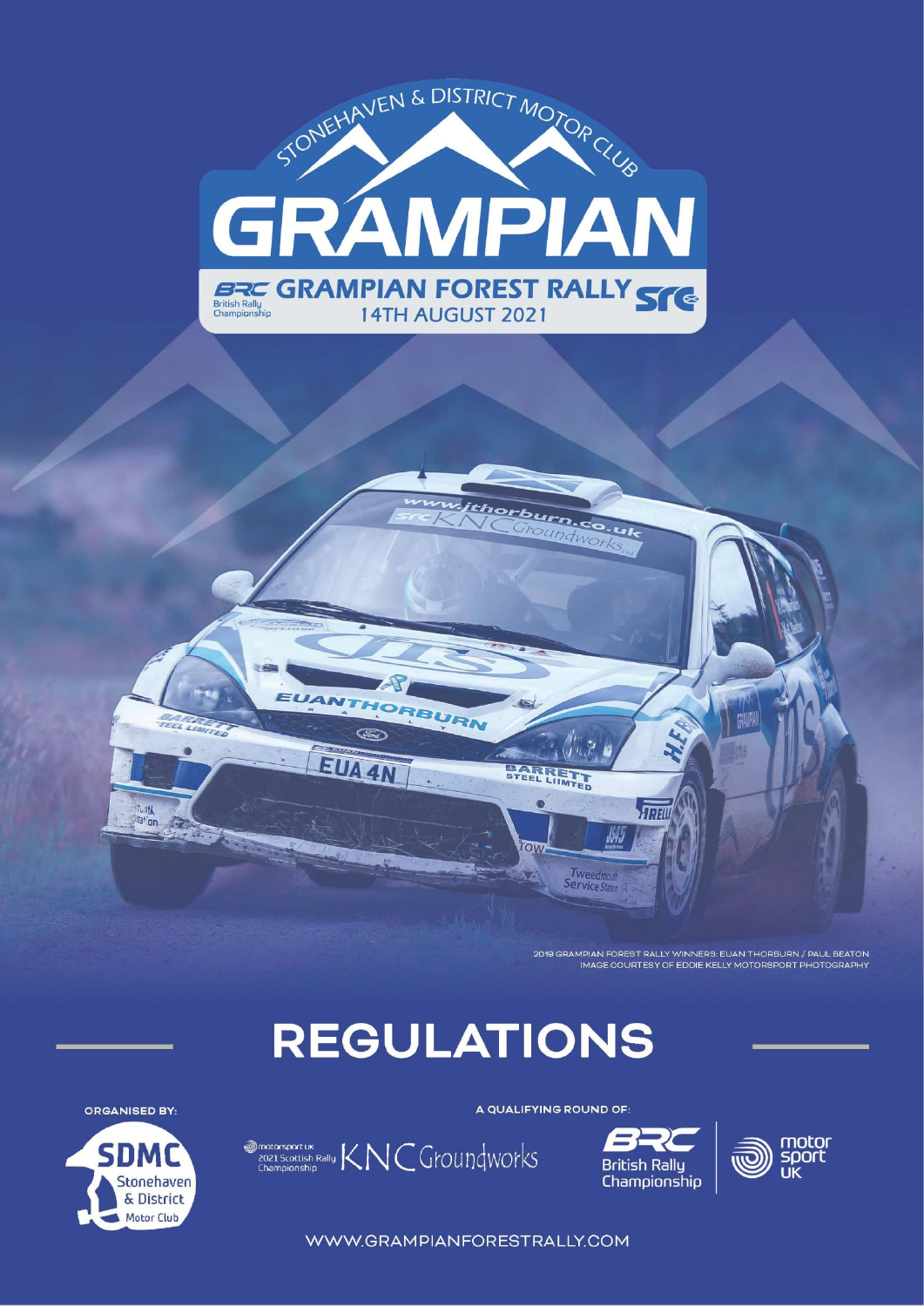## **CONTENTS**

|                    | MESSAGE FROM THE EVENT COVID-19 OFFICER  1 |  |
|--------------------|--------------------------------------------|--|
| <b>ARTICLE 1:</b>  | ANNOUNCEMENT 1                             |  |
| <b>ARTICLE 2:</b>  |                                            |  |
| <b>ARTICLE 3:</b>  | AUTHORISATION  1                           |  |
| <b>ARTICLE 4:</b>  |                                            |  |
| <b>ARTICLE 5:</b>  | <b>EVENT TIMETABLE 2</b>                   |  |
| <b>ARTICLE 6:</b>  |                                            |  |
| <b>ARTICLE 7</b>   |                                            |  |
| <b>ARTICLE 8</b>   |                                            |  |
| <b>ARTICLE 9:</b>  |                                            |  |
| <b>ARTICLE 10:</b> |                                            |  |
| <b>ARTICLE 11:</b> |                                            |  |
| <b>ARTICLE 12:</b> |                                            |  |
| <b>ARTICLE 13:</b> | CONTROLS AND TIMING 11                     |  |
| <b>ARTICLE 14:</b> |                                            |  |
| <b>ARTICLE 15:</b> | SERVICING / REFUEL 13                      |  |
| <b>ARTICLE 16:</b> | DAMAGE DECLARATION 15                      |  |
| <b>ARTICLE 17:</b> | JUDGES OF FACT 15                          |  |
| <b>ARTICLE 18:</b> |                                            |  |
| <b>ARTICLE 19:</b> | MEDICAL ASSISTANCE  16                     |  |
| <b>ARTICLE 20:</b> | PRACTISING / ROUTE NOTES 16                |  |
| <b>ARTICLE 21:</b> |                                            |  |
| <b>ARTICLE 22</b>  | RESTART AFTER RETIREMENT  17               |  |
| <b>ARTICLE 23</b>  |                                            |  |
| <b>ARTICLE 24</b>  | PRIZEGIVING & AWARDS 19                    |  |
| <b>ARTICLE 25</b>  |                                            |  |
| <b>ARTICLE 26</b>  | BRC RECONNAISSANCE  19                     |  |
| <b>ARTICLE 27</b>  | <b>FOLLOW THE RALLY ONLINE  20</b>         |  |
| <b>ARTICLE 28</b>  | 2021 MOTORSPORT UK SCOTTISH                |  |
|                    | RALLY CHAMPIONSHIP  20                     |  |
| <b>ARTICLE 29</b>  | ACKNOWLEDGEMENTS  20                       |  |
|                    |                                            |  |

#### **WELCOME**

On behalf of Stonehaven and District Motor Club may we welcome you to the **Grampian Forest Rally 2021.** 

We are delighted to welcome competitors from both the British Rally Championship and the Scottish Rally Championship to our event and are sure that they will enjoy a great day of sport in our forests.

We are indebted to our sponsors who have generously contributed to enable the event to take place. Without their enthusiasm and support for local motorsport rallying in north east Scotland would not survive.

The forests of Fetteresso, Durris and Drumtochty provide the competitive route of 44 miles and the liaison route mileage is very compact. The route is a mixture of roads which have now gained reputation for quality and enjoyment.

The events field at Milton of Crathes, near Banchory, is again the location for our rally headquarters and central servicing. As per Covid-19 protocols, all communication will be done digitally but there will be a Rally Hub where event officials and competitor liaison officers will be available to help.

The ceremonial start will take place in Banchory Town Centre and local people and businesses are ready to welcome you all.

We are particularly proud of everyone who has helped us get the event up and running again in these difficult times-too many to mention have gone over and above to deliver this Rally. We are sure that you will have a great day.

We look forward to welcoming competitors and crews, officials, and marshals to Kincardineshire in August.

*The Organising Team*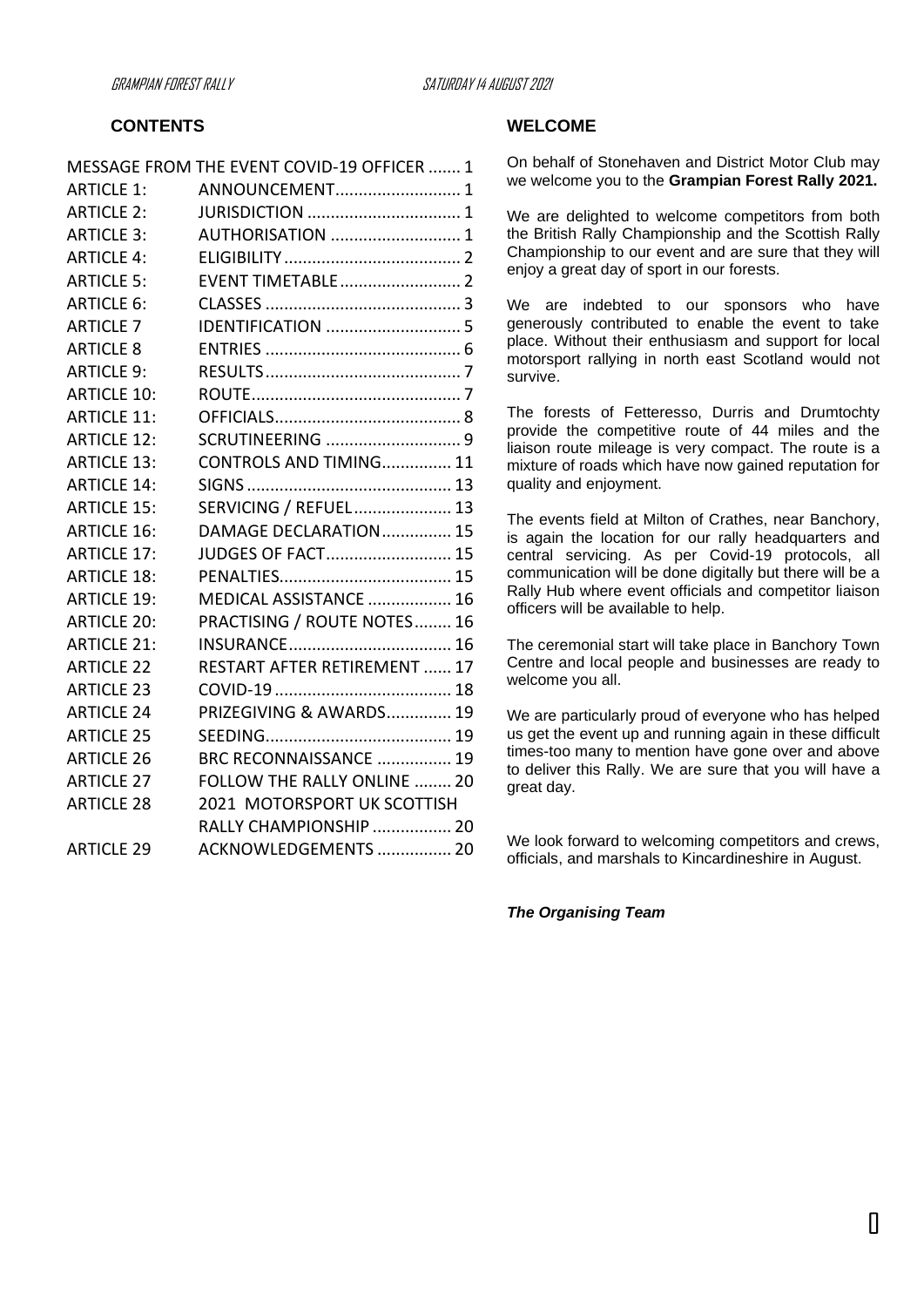# <span id="page-2-0"></span>**MESSAGE FROM THE EVENT COVID-19 OFFICER**

This message is to everyone involved with the event: competitors and your support crew, all volunteer officials, safety crews and marshals, whatever your role. Your event documentation will contain guidance, and in some cases, rules or specific requirements, pertaining to, Covid-19. Please read these carefully and make sure you understand what is asked and expected of you. Pay particular attention to the requirement for keeping within designated sporting bubbles, maintaining social distancing, sanitisation of hands and surfaces and wearing of PPE.

At the time of publishing these Regulations, the Covid 19 situation remains very uncertain and the detailed restrictions applicable in the middle of August cannot be known. Event planning is going ahead making certain assumptions and the most up to date information will be published in Bulletin #1 on 7 August. Potential visitors from outside Scotland should note that the Covid framework under which this event will operate may not be the same as in other parts of the UK. Everyone must also pay particular attention to any relevant travel restrictions in place at the time of the event.

By the time this Rally starts, we will have been living with the Covid-19 pandemic for over 18 months and for most of that time with limitations and restrictions on the way we have lived our lives. The impact on motorsport has been hard, especially in Scotland, with almost no events from March 2020 to May 2021.While motorsport has resumed, we must all remember that Covid-19 has not gone away. This event, in common with all other sporting events, must comply with a set of agreed protocols. It is very important that, if sporting events are to continue while the virus is still around, everyone adheres fully with these arrangements. Perhaps even more important in terms of public perception of our sport, we must all be seen to be following these rules.

Please do this to keep yourself and everyone else at the Rally as safe as possible.

Have a great event!

Pete Weall, Event Covid-19 Officer

#### <span id="page-2-1"></span>**ARTICLE 1: ANNOUNCEMENT**

Stonehaven and District Motor Club Limited will organise and promote an Interclub Permit Special Stage Rally – The *Grampian Forest Rally* – on Saturday 14 August 2021. The event will be a qualifying round of the British Rally Championship and the KNC Groundworks Scottish Rally Championship.

#### <span id="page-2-2"></span>**ARTICLE 2: JURISDICTION**

The event will be governed by the 2021 General Regulations of Motorsport UK [incorporating the provisions of the International Sporting Code of the FIA], the Motor Vehicles (Competitions and Trials) (Scotland) Regulation 1976, these Supplementary Regulations, Supplementary Regulations issued by any championship which this event forms part of, and any written instructions the promoting Club may issue for the event.

## <span id="page-2-3"></span>**ARTICLE 3: AUTHORISATION**

- Motorsport UK Permit Number 119399
- MOTORSPORT UK Scottish Rally Championship Permit No.2021/010
- MOTORSPORT UK British Rally Championship Permit No. 2021/007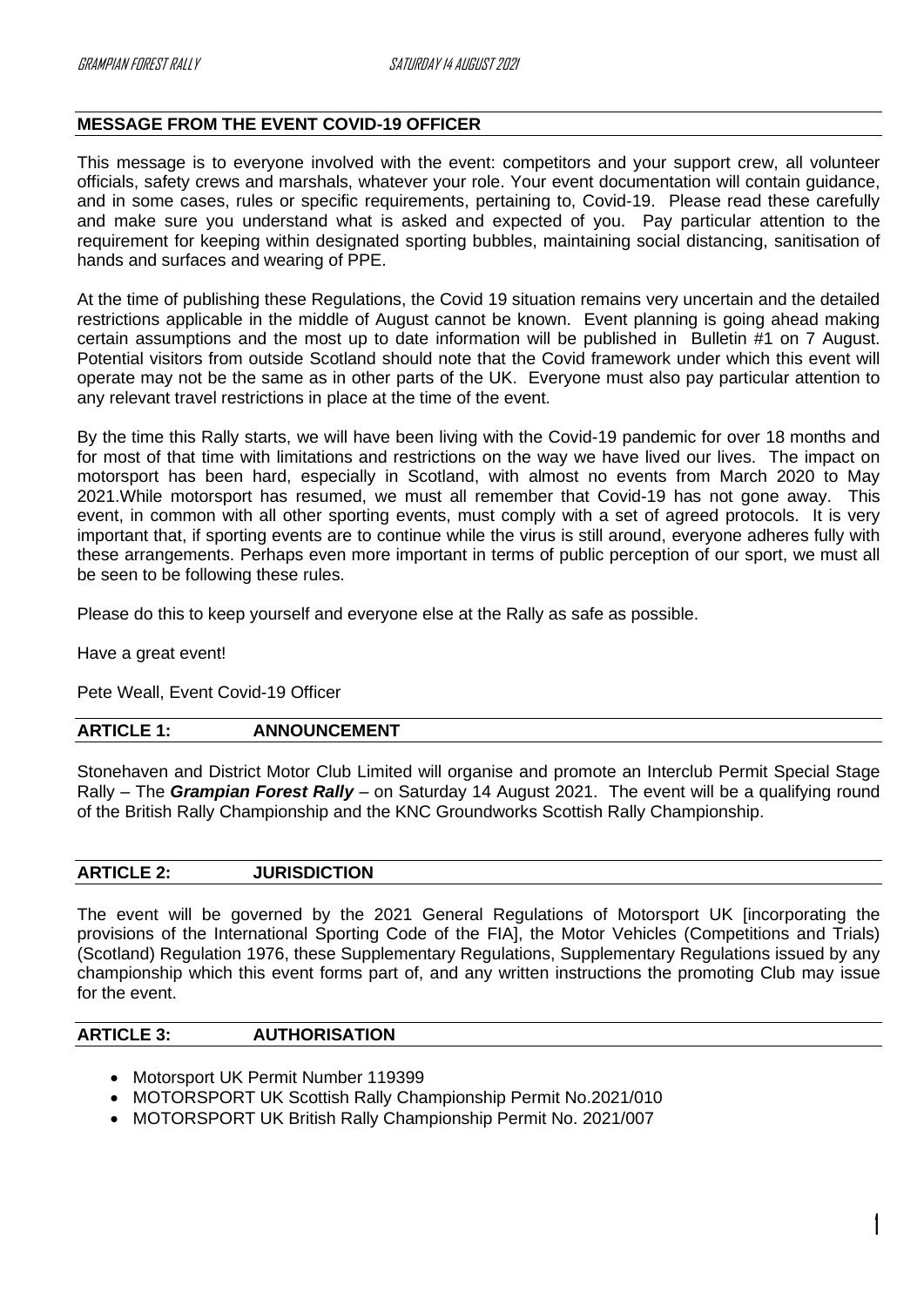# <span id="page-3-0"></span>**ARTICLE 4: ELIGIBILITY**

The event is open to:-

- Fully elected members of the promoting club.
- Fully elected members of the Clubs which are members of the following associations:
	- o Scottish Association of Motor Sports Clubs
	- o Association of Northern Ireland Car Clubs
	- o Association of North East and Cumbria Car Clubs
- Registered Competitors in the MOTORSPORT UK British Rally Championship and Scottish Rally Championship who hold a valid Competition Licence issued by Motorsport UK, or by the ASN of an eligible country.

Each Driver and Co-Driver must hold a competition licence valid for the event.

Drivers are reminded that they must have a valid **2021 Rally Driver Interclub Stage Licence** [or higher] to compete. Competition Licences cannot be applied for at Event Documentation.

National Competition Licences issued by countries outside the UK or Republic of Ireland will be deemed valid providing the competitor has obtained approval from their own ASN and that the competitor is a member of, or joins, the organising club or one of the invited clubs. [H26.2.1]

Intending competitors are reminded that when an entry is made in the name of a commercial firm or sponsor the appropriate Entrant's Licence must be produced at Event Documentation.

# <span id="page-3-1"></span>**ARTICLE 5: EVENT TIMETABLE**

**We will use the Sportity App to provide competitors and officials with documentation and start times.**

| <b>Entries Published</b><br>Thursday 1 July 2021<br>$\bullet$ | 1900 hours Publication of Supplementary Regulations                |  |  |  |
|---------------------------------------------------------------|--------------------------------------------------------------------|--|--|--|
| <b>Entries Open</b>                                           |                                                                    |  |  |  |
| Sunday 4 July 2021<br>$\bullet$                               | 1900 hours. Entry form available on<br>www.grampianforestrally.com |  |  |  |
| <b>Unseeded Entry List Published</b>                          |                                                                    |  |  |  |
| Sunday 11 July 2021                                           | 1900 hours                                                         |  |  |  |
| <b>Entry Fee to be Paid</b><br>Tuesday 13 July 2021           | 1900 hours                                                         |  |  |  |
| <b>Entries Close</b><br>Friday 30 July 2021<br>$\bullet$      | 1700 hrs - Entries Close                                           |  |  |  |
| Competitor Information #1 and Bulletin #1 Issued              |                                                                    |  |  |  |
| Saturday 7 August 2021                                        | Emailed to all competitors.                                        |  |  |  |
|                                                               |                                                                    |  |  |  |
|                                                               |                                                                    |  |  |  |

# **Seeded Entry List Published**

• Saturday 7 August 2021 Seeded Entry List released at www.grampianforestrally.com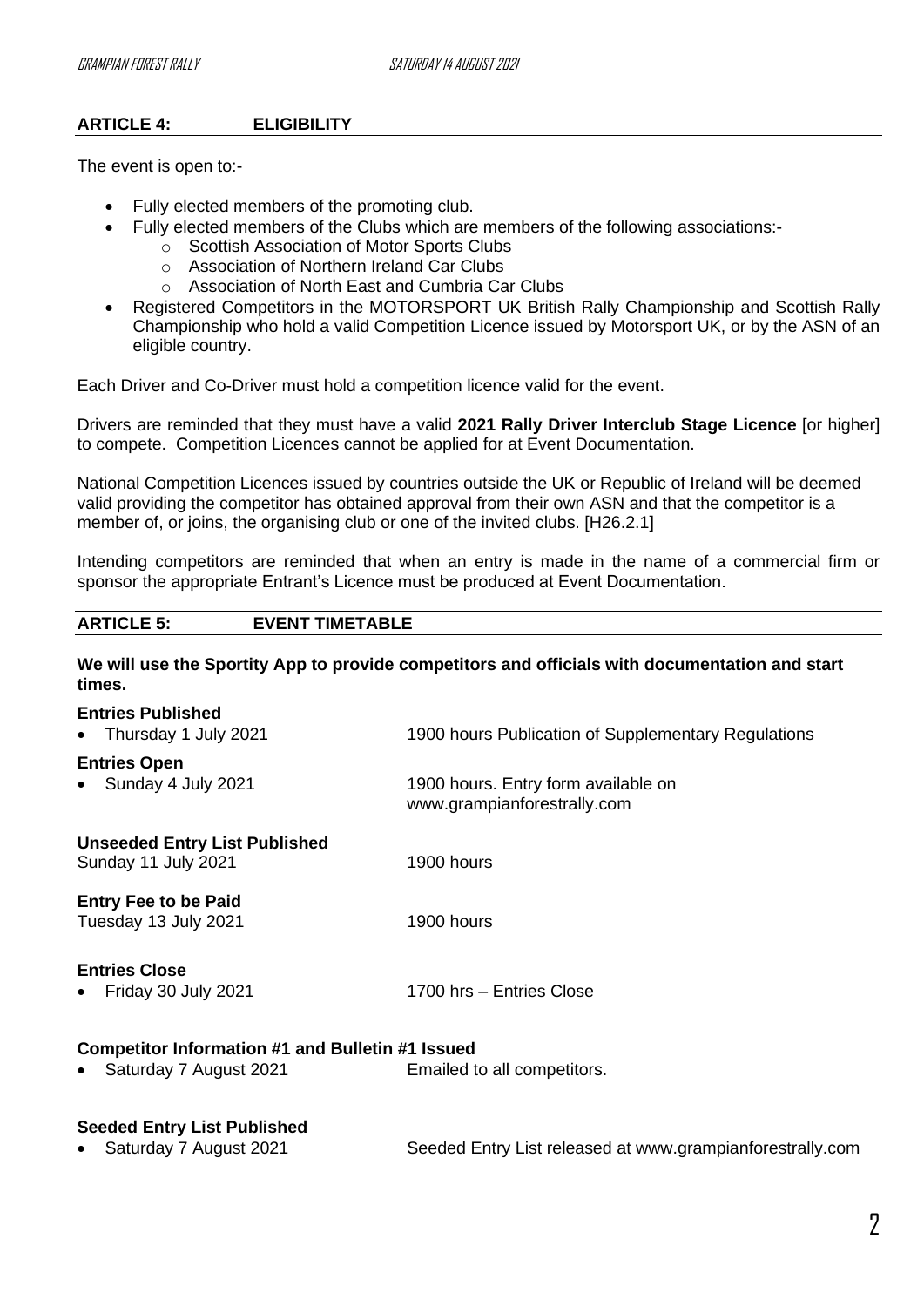| GRAMPIAN FOREST RAI I Y                        | SATURDAY 14 AUGUST 2021                                                       |                  |
|------------------------------------------------|-------------------------------------------------------------------------------|------------------|
| <b>Reconnaissance for BRC cars</b>             |                                                                               |                  |
| Friday 13 August 2021                          | 1000 hrs leaving from Milton of Crathes                                       |                  |
| <b>Noise Check and Collection of Documents</b> |                                                                               |                  |
| Friday 13 August 2021                          | 1600 – 2000 hrs at Service Area, Milton of Crathes                            |                  |
| <b>Scrutineering</b>                           |                                                                               |                  |
| Friday 13 August 2021                          | By invitation only 1600 to 2000 hours in your service bay at<br>Service Area. |                  |
| <b>Drivers' Briefing</b>                       |                                                                               |                  |
| Friday 13 August 2021                          | Online 2030 hrs                                                               |                  |
| <b>Provisional Start Times Issued</b>          |                                                                               |                  |
| Friday 13 August 2021                          | 2100 at Service Area                                                          |                  |
|                                                | SMS text / Online at www.grampianforestrally.com                              |                  |
| <b>Event Start</b>                             |                                                                               |                  |
| Saturday 14 August 2021                        | Car 1 @ 0841 hrs at Milton of Crathes,                                        |                  |
| <b>Event Finish</b>                            |                                                                               |                  |
|                                                | Saturday 14 August 2021                                                       | Car 1 @ 1652 hrs |
|                                                | (approx.) at Milton of Crathes                                                |                  |
| <b>ARTICLE 6:</b><br><b>CLASSES</b>            |                                                                               |                  |

<span id="page-4-0"></span>The event will have 21 classes:

| Class <sub>C1</sub>  | SRC Clubman category Two Wheel Drive cars up to 1450cc.                                                                                                                                                        |
|----------------------|----------------------------------------------------------------------------------------------------------------------------------------------------------------------------------------------------------------|
| Class C <sub>2</sub> | SRC Clubman category Two Wheel Drive cars from 1451cc to 1650cc.                                                                                                                                               |
| Class <sub>C3</sub>  | SRC Clubman category Two Wheel Drive cars from 1651cc to 2050cc                                                                                                                                                |
| Class <sub>C4</sub>  | SRC Clubman category Two Wheel Drive cars over 2051cc.                                                                                                                                                         |
| Class <sub>C5</sub>  | SRC Clubman category Four wheel drive cars.                                                                                                                                                                    |
| Class M1             | SRC Modified category Two wheel drive cars up to 1450cc.                                                                                                                                                       |
| Class M2             | SRC Modified category Two wheel drive cars up to 1450cc (sequential<br>gearboxes prohibited).                                                                                                                  |
| Class M3             | SRC Modified category Two wheel drive cars up to 1450cc not<br>classified in Class M2 (includes any FIA homologated R3 car (naturally<br>aspirated or Turbo) and any forced induction car up to 1000cc.        |
| Class M4             | SRC Modified category Two Wheel drive cars over 1651cc with 8<br>valves or less.                                                                                                                               |
| Class M5             | SRC Modified category front wheel drive cars from 1651cc to 2050cc<br>with more than 8 valves (includes any FIA homologated R3 car<br>(naturally aspirated or turbo) and any forced induction car up to 1000cc |
| Class M6             | SRC Modified category rear wheel drive cars from 1651cc to 2050cc<br>with more than 8 valves.                                                                                                                  |
| Class M7             | SRC Modified category Two Wheel drive cars over 2051cc.                                                                                                                                                        |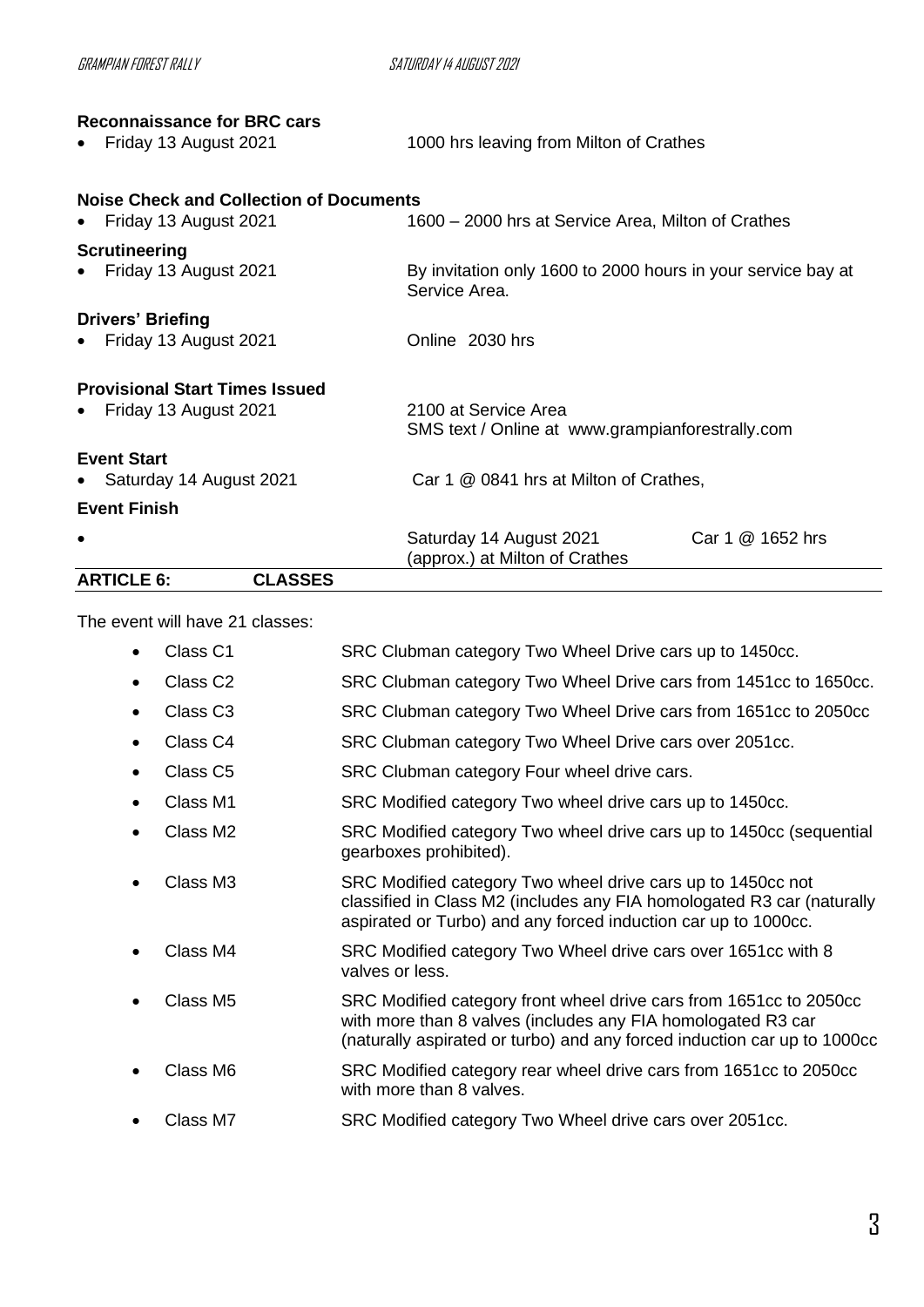- Class M8 SRC Modified category Four Wheel drive cars not classified in Class M9 or SRC Pro (Class P1), without a sequential gearbox (including previously homologated FIA Group N 4WD cars). Includes any FIA homologated Rally3 car.
- Class M9 SRC Modified category 4 wheel drive cars homologated in the following classes,or previously homologated as such, providing these run as per their homologation papers: FIA Homologated GpA Four Wheel Drive cars, FIA Homologated Super 2000 cars FIA Homologated R4 cars All Metro 6R4's and any derivative there from. Any other Four Wheel Drive car not classified in Class P1, **with** a sequential gearbox.
- Class SH1 All Historic category 1 and 2 cars. Historic category 3 cars with single cam engines Historic category 4 cars up to 1600cc.
- Class SH2 Historic category 3 cars with multicam engines. Historic category 4 cars over 1601cc in compliance with R49.1.5.
- Class P1 FIA Homologated Rally1/WRC cars and cars previously homologated as such and FIA Homologated Rally2/R5 cars and any derivative thereof including RHD conversions.
- Class BRC1 Cars competing in and complying with BRC regulations for Class BRC1
- Class BRC3 Cars competing in and complying with BRC regulations for Class BRC3
- Class BRC4 Cars competing in and complying with BRC regulations for Class BRC4 and Junior BRC.
- Class BRC5 All cars competing in and complying with BRC regulations for Class BRC5.

All cars must comply with the 2021 MOTORSPORT UK Vehicle Regulations, and (where appropriate) FIA International Regulations. All SRC classes must comply with SRC regulations.

Cars with forced induction will have 70% added to their engine capacity in order to determine their class. This loading will not apply to diesel engines.

For any vehicle constructed in the last 15 years which is, **or is capable of being**, homologated the minimum weight will be defined in the FIA International Regulations. For any non-homologated vehicle the minimum weight will be as defined in [R48.9.1]

Historic cars will be seeded within the main field.

All BRC classes are for competitors registered in the BRC only. All BRC cars will be seeded within the main field based on their performance.

Cars entered in the wrong class will be re-classified at the Chief Scrutineer's discretion.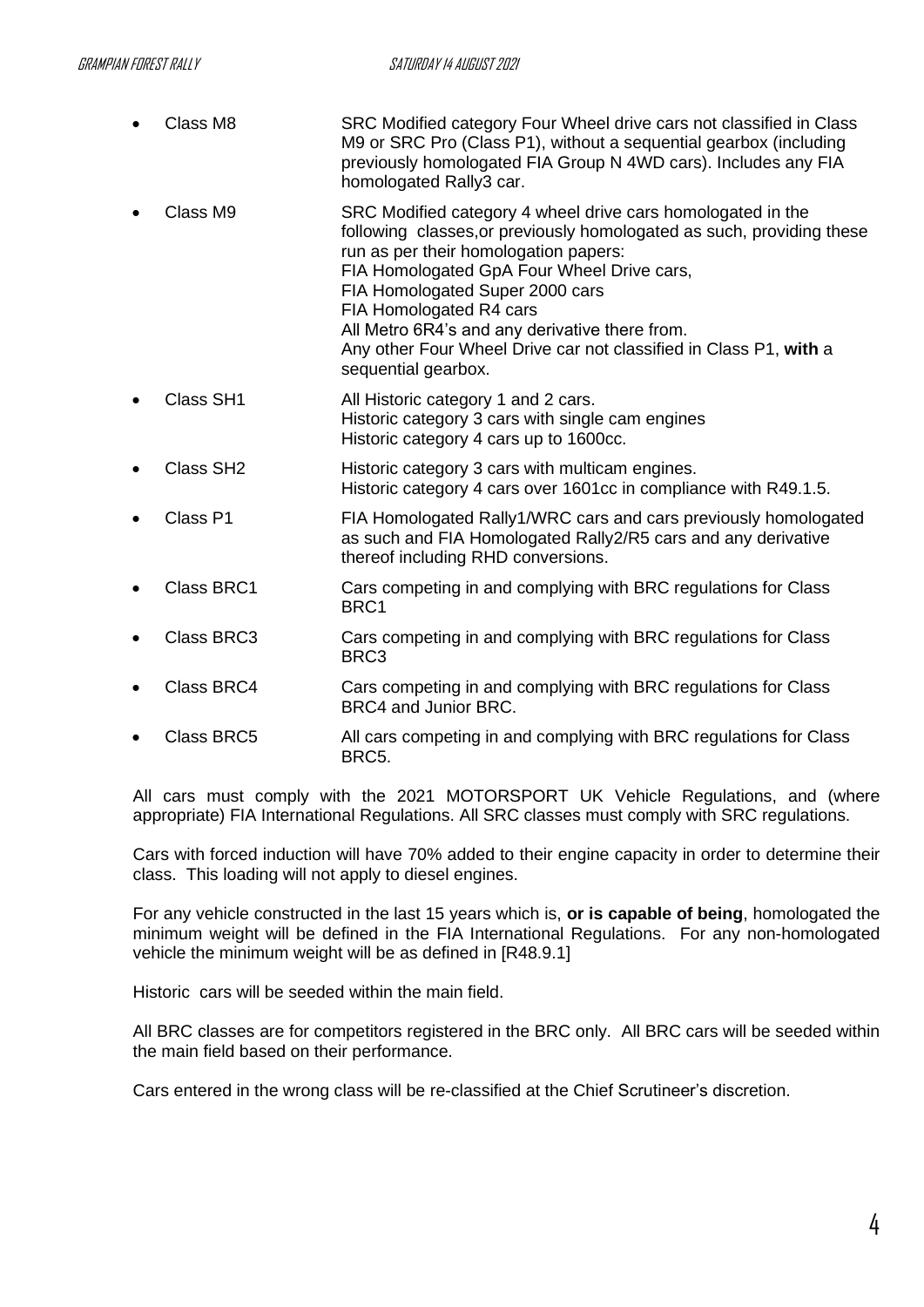# <span id="page-6-0"></span>**ARTICLE 7 IDENTIFICATION**

Competitors will be issued at the Noise Test with,

- rally plates to be fixed to the front of the car [R6.1.6]
- numbered door panels (670mm x 170mm)
- high visibility 250mm rear side window numbers
- 150mm rear screen numbers

by the organisers [H29] and [R6.1.3] which must be positioned on the car before it is available for Scrutineering in your service area [R.6.1.4].

The above identification must be carried throughout the event and must be removed immediately upon retiring or finishing. Competitors are reminded that advertising should be in accordance with [H28].

- 1 Rally Plate: 'Competitor'
- 2 Championship Decals
- 3 Event / Competition Number Door Panel
- 4 Hi-vis Numbers on side windows
- 5 Hi-vis Rear screen number (fit at top left)

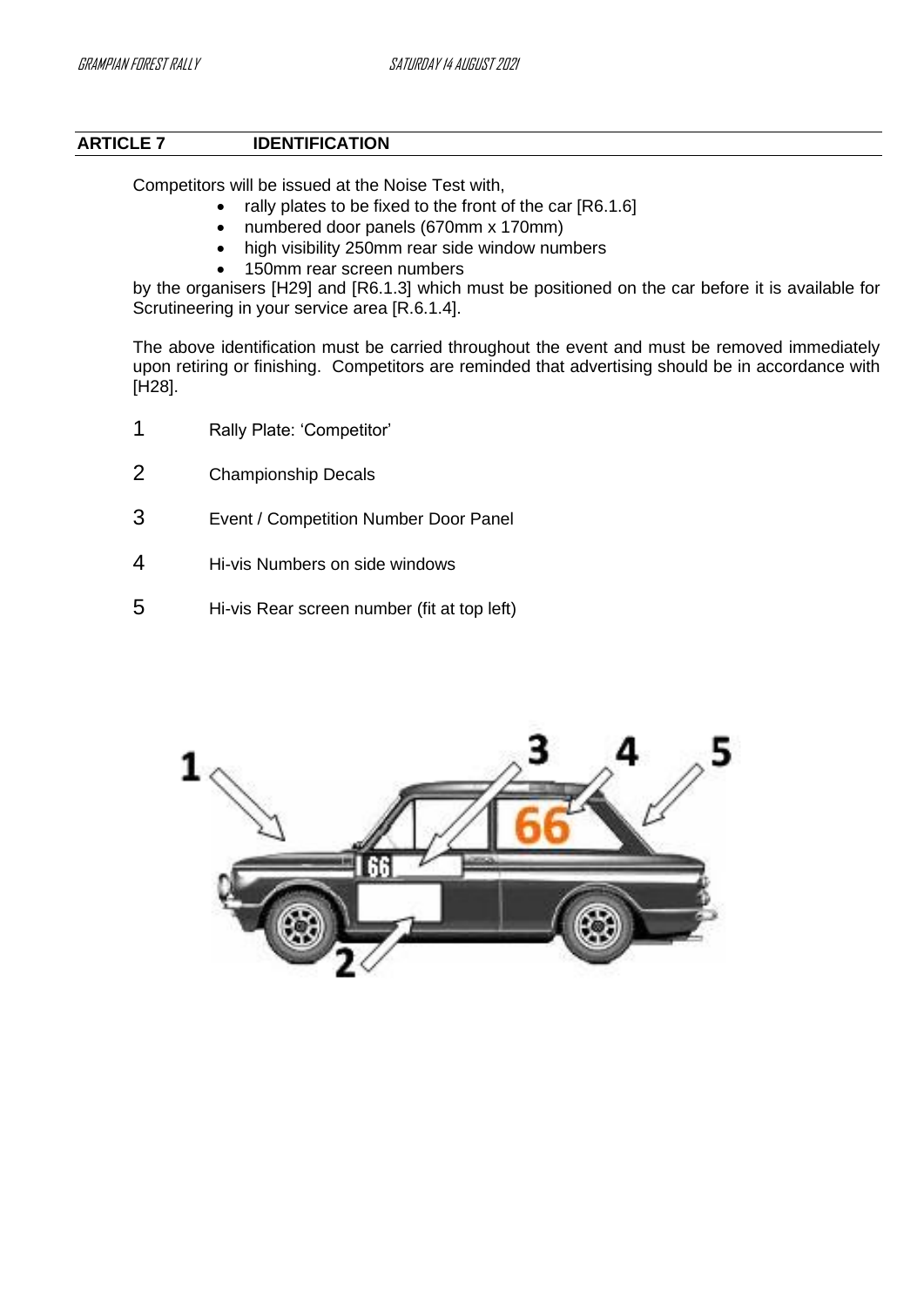# <span id="page-7-0"></span>**ARTICLE 8 ENTRIES**

The entry fee is £625 plus Tracker fee of £25, total of £650 (BRC registered competitors £780). This includes the following:-

- One Route Book (available to download 07.08.21 and on Sportity App, hard copy at noise test)
- One set of event and sponsor decals [as per SR Article 7]
- One Service Vehicle Pack & Service Information (download only)
- Tracking device
- Time Card
- All to be issued at Noise Test on Friday 13 August in a covid secure manner

# **Remittance Advice:**

By BACS: Sort Code: 80-09-68 Account Name: Stonehaven & District Motor Club Ltd Account Number: 10124765 Reference with Driver's full name

Any bank charges to be met by entrant. No cash or cheque payments will be accepted.

The maximum entry for the meeting is 120, plus 10 reserves. The minimum number is 80. There is no maximum entry for classes but the minimum is 3. The organisers reserve the right to amalgamate classes or cancel the meeting where necessary.

All entries must be made on the online entry system on [www.grampianforestr](http://www.grampianforest/)ally.com and must be fully completed to be valid. The entry list will open at 1900 hours on Sunday 4 July 2021. Entries will be acknowledged but that will not indicate acceptance of the entry. All entries fully completed received in the 48 hours after entries are opened ( i.e. by 1900 hours on Tuesday 6 July 2021) will go into a pool and entries will be allocated by the organisers with priority being given to competitors registered in the British Rally Championship and the Scottish Rally Championship and previous Grampian Forest Rally competitors, before being allocated to competitors not registered in either championship. An unseeded Entry list will be issued at 1900 hours on Sunday 11 July 2021. Entry fees must be paid in full not later than 1900 hours on Tuesday 13 July 2021, failing which the entry will be deleted. A Seeded Entry List will be issued online on Saturday 7 August 2021.

Entries must be withdrawn in **writing**, by the Entrant/Driver/Co-driver of the competing car only and should be addressed to **the Entries Secretary**.

Fees for entries withdrawn prior to the closing date, entries not accepted by the organisers and reserve entries not offered a start will be refunded in full.

Refunds for entries withdrawn after the closing date are at the Organisers' discretion and they reserve the option to retain a fee of £30 towards costs and administration. [H31.1.2(a)]

Should the event be cancelled prior to the start due to circumstances outwith the Organisers' control, entry fees will be refunded less a charge towards costs and administration. [H31.1.2(a)]

Entrants are required to indicate on their entry form their Championship eligibility.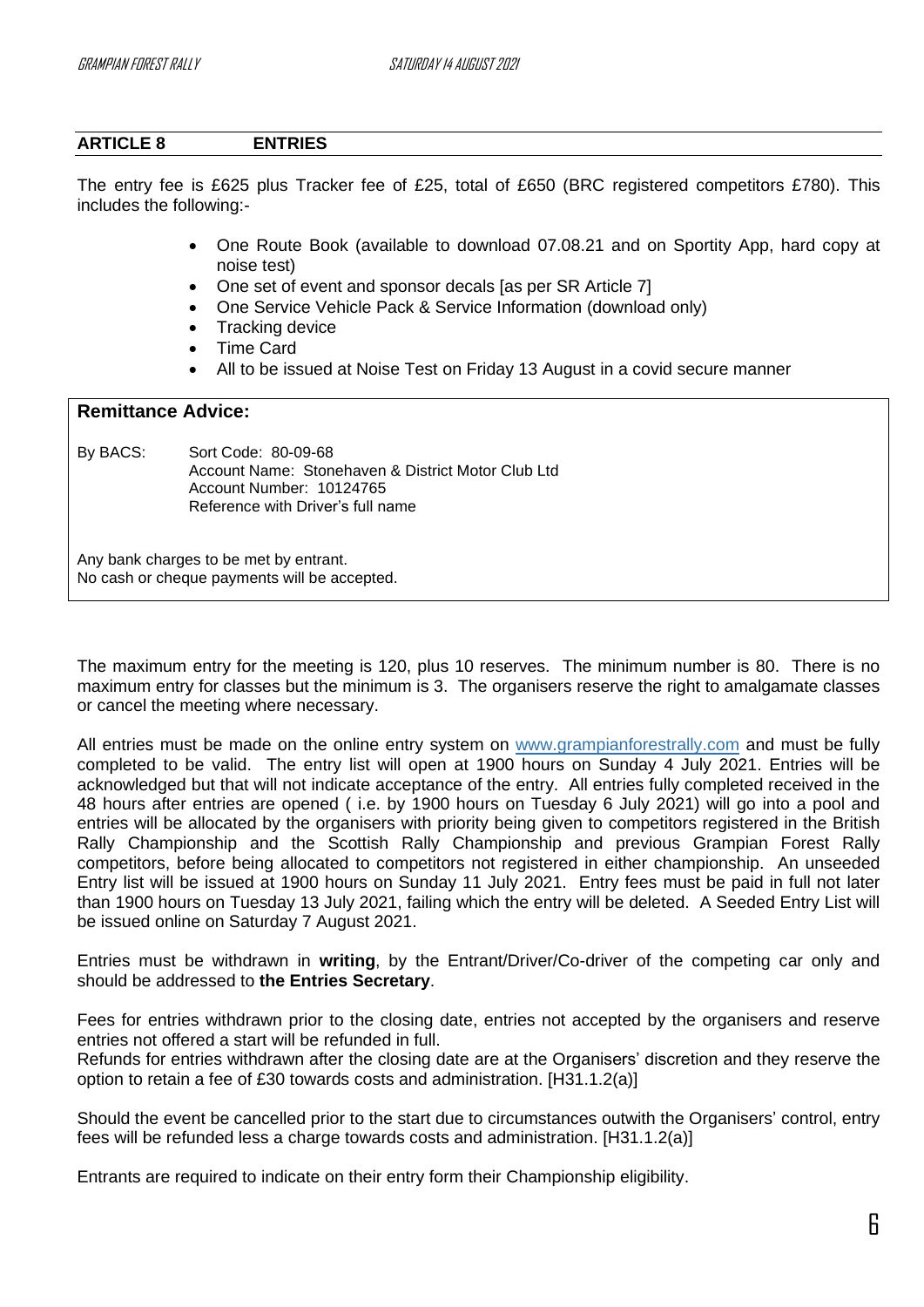The order of starting will be at the Organisers' discretion, and to assist seeding, entrants should note their previous results on their Entry Form.

A list of scheduled starting times will be issued online prior to 2030 hours on Friday 13 August and these times will be sent by SMS text message to a number nominated on the entry form.

Competitors are advised that the information they provide will be stored in a computer retrieval system and may be used for organisational purposes.

The Entries Secretary must be advised in writing of any modifications to entries.

<span id="page-8-0"></span>

| _____ |
|-------|
|-------|

Provisional results will be published as soon as possible after the last car finishes the event. Any protest must be lodged in accordance with [C5]. Appeals must be lodged in accordance with [C6] and [C7].

All other General Regulations of the MOTORSPORT UK apply as written except for the following which is modified:

• [R40.1.2]: Ties will be decided by the least penalty incurred on the **FINAL Special Stage** of the event. Should this also involve a tie then the penultimate stage penalties and so on, in reverse order of running, will apply.

<span id="page-8-1"></span>

| <b>ARTICLE</b><br>$\sim$ $\blacksquare$<br>$-10.$<br>IV.<br>- -<br>_____ |
|--------------------------------------------------------------------------|
|--------------------------------------------------------------------------|

Ordnance Survey map sheet number 45 (1:50,000 series) covers the route.

The event will start from Milton of Crathes at 08:41 on Saturday 14 August 2021 and will finish at the same location.

The total mileage will be approximately 145 miles on public and private roads.

This includes six special stages with a mileage of approximately 44 miles, which will take the form of 100% forestry type roads.

Should the minimum entry number not be met the Organisers reserve the option to consider an appropriate reduction in the competitive mileage in order to sustain running of the event.

Rally HQ, and all pre-Event Checks, will all be at Milton of Crathes.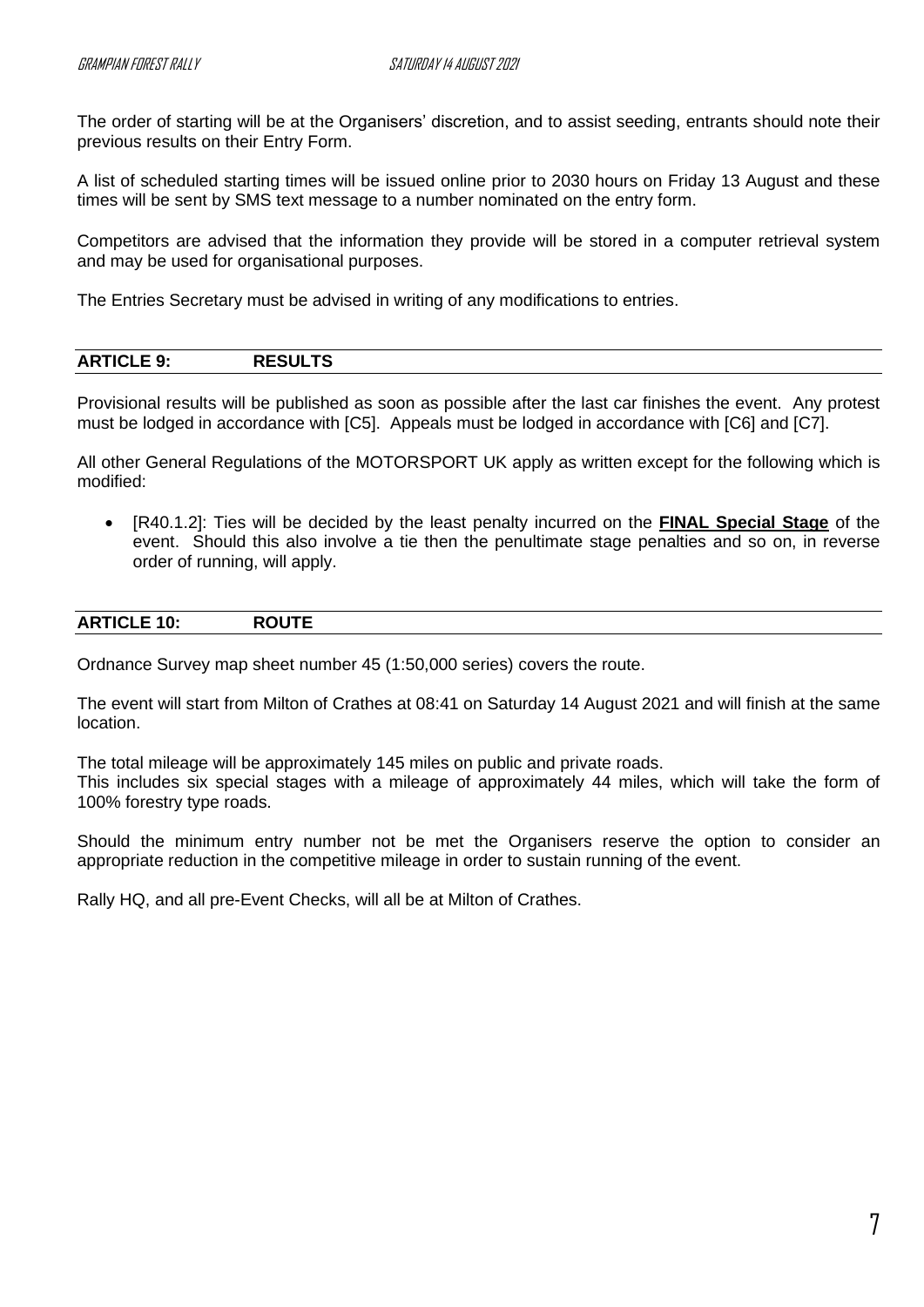# <span id="page-9-0"></span>**ARTICLE 11: OFFICIALS**

| <b>MOTORSPORT UK Safety Delegate</b><br><b>Appointed by MOTORSPORT UK:</b>                                                                                                                                                                                                                                                                                                                                                                        | <b>Andy Smith</b>                                                                                                                                                                                                                              |                              |
|---------------------------------------------------------------------------------------------------------------------------------------------------------------------------------------------------------------------------------------------------------------------------------------------------------------------------------------------------------------------------------------------------------------------------------------------------|------------------------------------------------------------------------------------------------------------------------------------------------------------------------------------------------------------------------------------------------|------------------------------|
| <b>Stewards of the Meeting:</b><br><b>Appointed by MOTORSPORT UK:</b><br><b>Appointed by SDMC:</b>                                                                                                                                                                                                                                                                                                                                                | George Hay<br>Jonathan Lord, Clayton Lackenby                                                                                                                                                                                                  |                              |
| <b>Clerk of the Course:</b>                                                                                                                                                                                                                                                                                                                                                                                                                       | <b>Graham Provest</b>                                                                                                                                                                                                                          | 07811 354373                 |
| <b>Deputy Clerk of the Course:</b>                                                                                                                                                                                                                                                                                                                                                                                                                | graham.provest@gmail.com<br><b>Colin Smith</b>                                                                                                                                                                                                 |                              |
| <b>Event Secretary:</b>                                                                                                                                                                                                                                                                                                                                                                                                                           | Gordon Ritchie MVO                                                                                                                                                                                                                             | 07798 746180                 |
| <b>Entries Secretary:</b>                                                                                                                                                                                                                                                                                                                                                                                                                         | gritchie626@gmail.com<br>Anona Gauld<br>anona.gauld@ritchieleasing.co.uk                                                                                                                                                                       | 07894 108097                 |
| <b>Event Safety Officer:</b><br><b>Deputy Safety Officer:</b><br><b>Spectator Safety Officer:</b><br><b>Chief Marshal:</b><br><b>Assistant Chief Marshal:</b><br><b>Chief Medical Officer:</b><br><b>Chief Timekeeper:</b><br><b>Route Co-ordinator:</b><br><b>Chief Scrutineer:</b><br><b>Environmental Scrutineer:</b><br><b>Competitor Liaison Officer BRC</b><br><b>Competitor Liaison Officer SRC</b><br><b>Communications Co-ordinator:</b> | Andy Tong<br>Donald Mackenzie<br>John Thomson<br><b>Brian Black</b><br><b>Connor Black</b><br>Ewan Littlejohn<br>lan Smith<br><b>Gerry Potter</b><br>Rab McDonald<br>Peter Clingan<br><b>Campbell Roy</b><br>Michelle Hunter<br>Leanne Ritchie | 07710 513542<br>07768 010462 |
| <b>Results:</b><br><b>Child Safeguarding Officer:</b><br><b>Event Media/Press Officer:</b><br><b>Covid Officer</b><br><b>Project Scheduler</b><br><b>Stage Set-up Coordinator</b><br><b>Assistant Set-up Coordinator</b><br><b>HQ/Service Area Manager</b>                                                                                                                                                                                        | <b>Brian Thomson</b><br>Colin Keenan<br><b>Matt Cotton</b><br>Pete Weall<br><b>Russell Milne</b><br><b>Richard Spark</b><br><b>Yvonne Donald</b><br><b>Richard Crozier</b>                                                                     | 07804 977175                 |
|                                                                                                                                                                                                                                                                                                                                                                                                                                                   | richard.m.crozier@gmail.com                                                                                                                                                                                                                    |                              |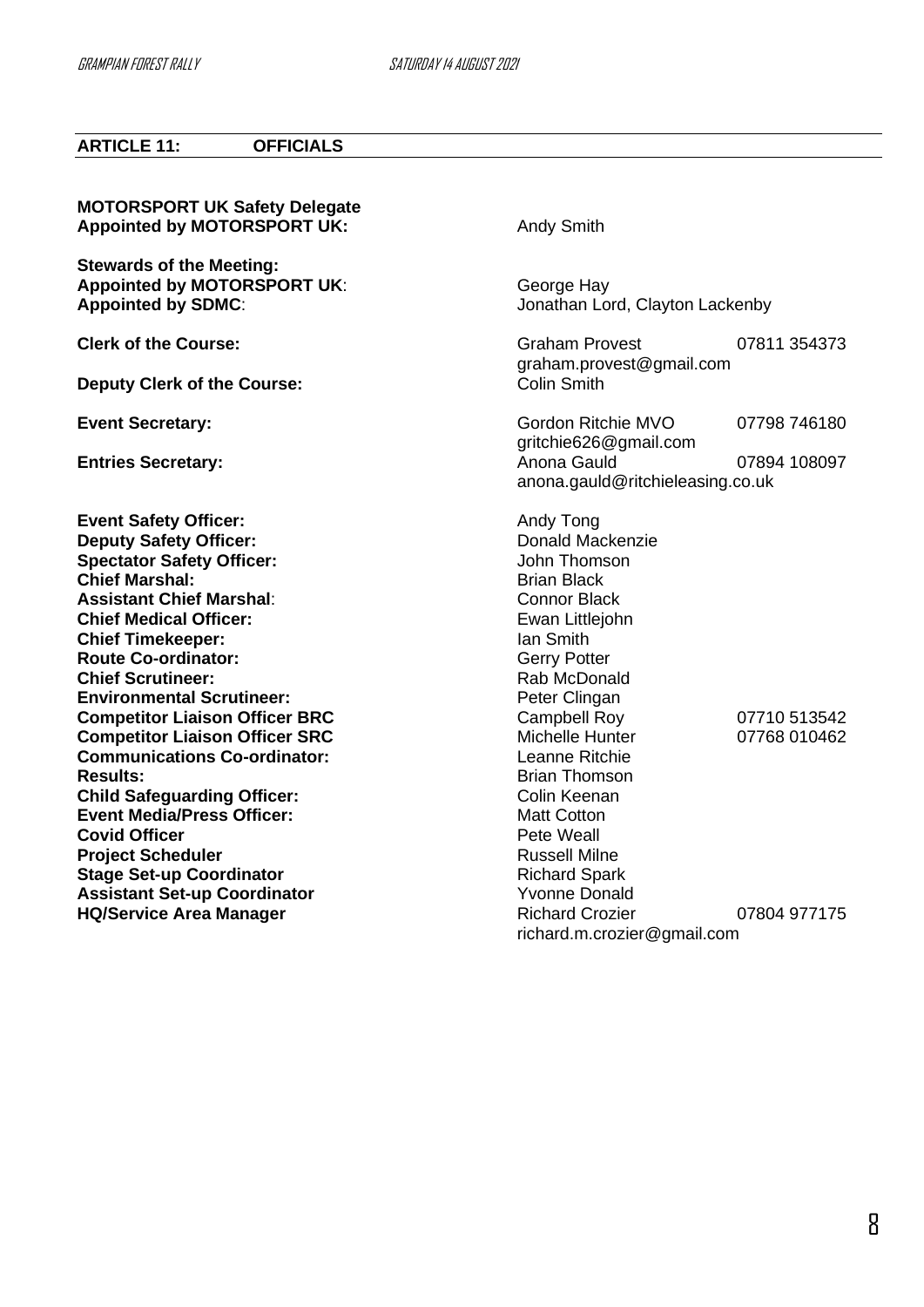# <span id="page-10-0"></span>**ARTICLE 12: SCRUTINEERING**

All competitors must initially take competing car to the Noise Test Control, which will be open from 1600 to 2000 on Friday 13 August 2021 at Rally HQ, Milton of Crathes. This will immediately be followed by the supply of tracker devices ( to be fitted by the competing crew in accordance with instructions supplied with the tracker) and issue of event stickers and decals,Road Book and competitors Time Card (all supplied in Covid safe manner).Stickers and decals should all be affixed in service bay to be ready for Scrutineering.

# **SCRUTINEERING WILL BE IN EACH INDIVIDUAL SERVICE BAY BETWEEN THE HOURS OF 1600 AND 2000 ON FRIDAY 13 AUGUST 2021**

Scrutineering will take place in each competitor's Service Bay. The Chief Scrutineer will assess which cars he wishes to inspect.

Note that:-

- The Scrutineer will avoid Contact with vehicle internals where possible
- Scrutineers will wear the appropriate PPE when inspecting a vehicle
- Scrutineers will decide on what checks are to be carried out to minimise contact with the vehicle
- External checks will take place with the driver in the vehicle or remote to scrutineering point and observing the social distancing requirements in force at time of event.
- Internal checks will take place with the driver out of the vehicle and sufficiently clear of vehicle in accordance with the social distancing requirements in force at time of event
- MSUK Scrutineering stickers for new Helmets/FHRs will be applied in accordance with MSUK revised procedures.

All reports, e.g Non-compliance, Noise Schedule, etc be transferred digitally to Steward and Clerk of the Course.

# **Driver's Safety equipment**

(Motorsport UK GR R25.3.1). Drivers and co-drivers shall use seat belts (Motorsport UK GR R25.3.1) in conformity with Motorsport UK GR K2.1.2, K2.1.3 or K2.1.4 and Motorsport UK GR R48.10.4 and FHR devices R25.3.3. All cars shall have fire extinguisher systems as per Motorsport UK requirements (Motorsport UK GR R48.10.5 and Motorsport UK GR K3). Drivers and co-drivers are reminded that they must wear flame-resistant overalls (Motorsport UK GR K9.1 – K0.3) on all special stage rallies (Motorsport UK GR R25.3.2).

All entrants will be asked on the Entry Form to self declare the suitability of their equipment.

# **Noise Level**

The organisers will conduct static sound test on Friday 13 August 2021 from 1600 to 2000 hours.. These will be conducted in accordance with Motorsport UK GR R4.1 and Motorsport UK GR J5.18. All competitors' vehicles must pass these tests which will allow for a maximum of 100 DB(A) at 4500 rpm using the 0.5 metre test. Competitors entered in FIA homologated vehicles must comply with FIA International Sporting Code Appendix J. Article 252.3.6. Failure to do so may result in disqualification or a refused start.

# **Mud Flaps**

All vehicles must be fitted with mud flaps – must comply with Motorsport UK R.48.1.12.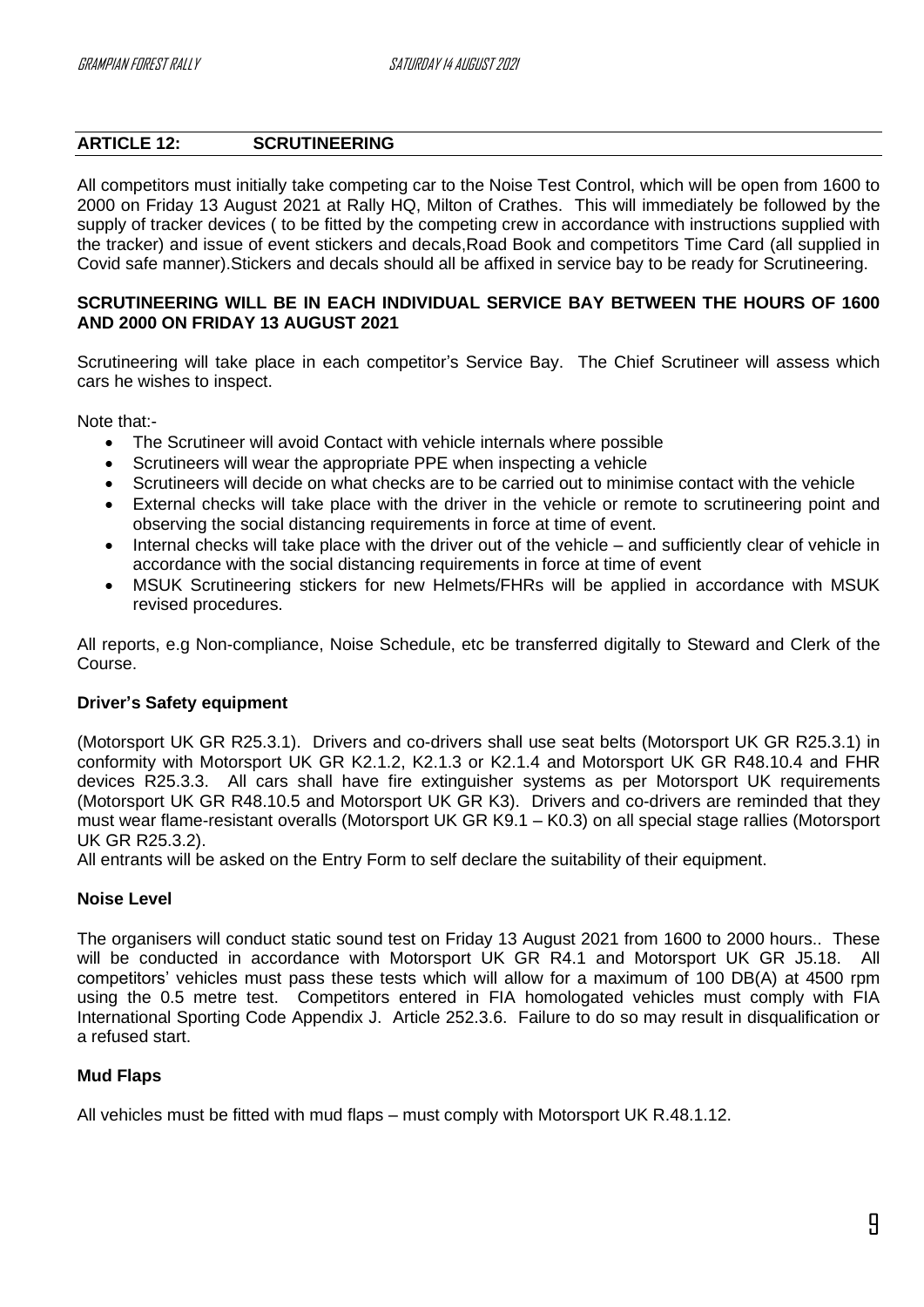## **Windows**

Side windows, if glass, must be laminated or toughened glass and if of toughened glass must be coated on the inside with a clear transparent safety film (FIA Appendix J Article 253.11; Motorsport UK R48.1.10)

#### **Special Requirements**

At scrutineering if selected by the Chief Scrutineer, cars will be examined for compliance with the 2021 FIA and Motorsport UK tyre, technical and safety requirements as well as for class eligibility (attention is drawn to Motorsport UK GR J5, Motorsport UK GR R46-R49 and Motorsport UK GR Section K). Each entrant and driver will be assumed to have full knowledge of the car and its eligibility for the class entered.

Competitors wishing to carry on board camera(s) during the event must declare to the Chief Scrutineer at scrutineering. (Motorsport UK GR R48.10.10). Cars must be presented at scrutineering with the camera(s) fitted. Cameras that are affixed to the outside of the vehicle by temporary fixing devices including, but not limited to, suction devices, must also be attached to a permanent bracket or nonremovable bodywork by means of a restraining strap. Cameras that extend outside the extent of the door mirrors when viewed from the front of the vehicle are prohibited.

The organisers may request the removal of video footage from onboard cameras deemed to be offensive or of a sensitive nature should it be posted on the internet or social media websites. Any competitor who does not comply with this request may be reported to Motorsport UK for further action.

Competitors' attention is drawn to Motorsport UK requirements, as detailed in Motorsport UK GR R46.1.5 and Motorsport UK GR J5.20.13, is now mandatory to carry an environmental spill kit.

Cars must be presented in the same condition as they intend to compete.

A valid MOT Test Certificate must be available at Scrutineering for any car required by UK Law to have one. (Motorsport UK GR R46.1.1, Motorsport UK GR Part 3 – Appendix 2(24) and Motorsport UK GR R46.1.2). Failure to produce this document will lead to a REFUSED START.

A valid dated Motorsport UK Competition Car Log Book (Motorsport UK GR J2, R25.2, R46.1.3) must be made available at scrutineering and on demand throughout the event for each car. If applicable, FIA Homologation Forms valid must also be provided and made available at Scrutineering, and on demand through-out the event. Historic cars competing must also make available at Scrutineering a FIA or Motorsport UK Historic Vehicle Identity Form. Failure to provide the relevant forms will either lead to reclassification (where appropriate) or to be a REFUSED START or DISQUALIFICATION.

At the discretion of Eligibility Scrutineer and the Clerk of the Course, certain competitors' vehicles will be selected for post-event scrutineering. Failure to present the vehicle at the nominated place and at the time designated may be considered a breach of Motorsport UK GR C3.2.

No studs, chains or non-skid attachments are permitted (Motorsport UK GR R48.5.1).

All Championships – where classes in the various championships differ from those for the event, the relevant Championship Co-ordinator/secretary will be responsible for allocation of points.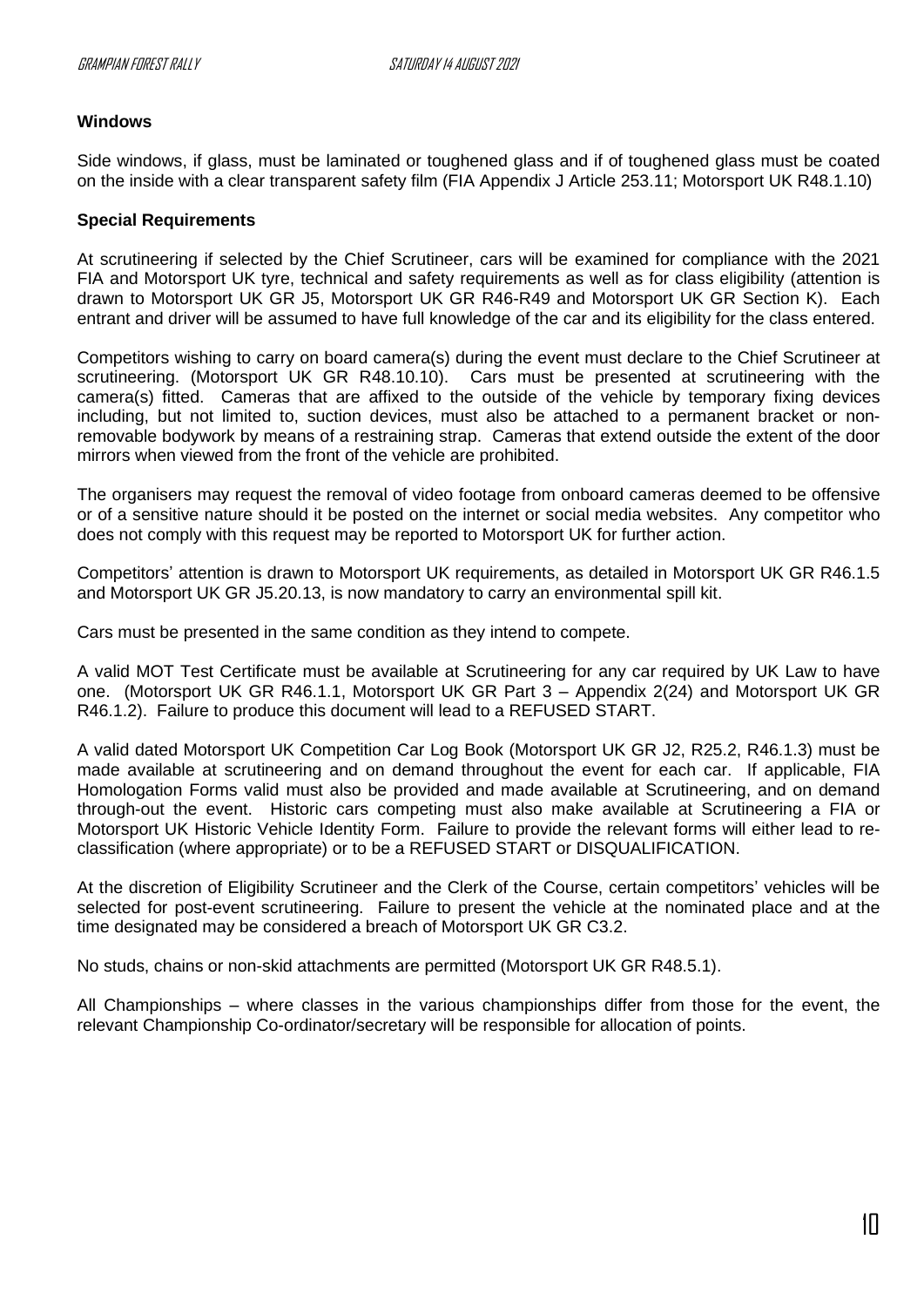# <span id="page-12-0"></span>**ARTICLE 13: CONTROLS AND TIMING**

Target Timing will apply as per [R31]. Timing of controls will be to the previous whole minute. Timing of special stages will be to the previous whole second [R31.1.3].

The Rally will be divided into Road Sections and Special Stages. Each **road section** will be allotted a Target Time based on 30mph average or less and a competitor can calculate his Due Time of arrival at a TC by adding the Target Time to his actual time of departure from the preceding TC. All **Special Stages** will have a Bogey Time set at 70mph and a Target Time set at approximately 30mph (or less on short stages). Bogey and Target Times will be found in the Route Book. Competitors will receive penalties as follows:

- Under Bogey Time **Bogey Time**
- Over Bogey Time but under Target Time **Actual Time Taken**
- Over Target Time by up to 15 minutes **Target Time**
- Over Target Time by more than 15 minutes **OTL – Disqualified**

However, excess lateness taken over Target on Road Sections and Special Stages is cumulative and once lost cannot be regained. When accumulated lateness between any two adjacent Main Controls exceeds the permitted maximum of 15 minutes, a competitor will be RETIRED from the event. [R31.2.5] **[**R31.2.6]

All Controls will close 15 minutes after the due arrival time of the last Competitor still running, having taken into account any delays. Control and Stage Signs will comply with [R29.1].

Competitors are reminded of [R24.5] for details of computation of penalties in the event of a Special Stage being stopped. Should any Special Stage be cancelled during the event or deducted from the results after the event, only the Stage Penalties will be deleted. Unless an Official Bulletin has been issued to the contrary, the cancelled stage must be traversed with Target Time, and will in every other respect be treated as a Road Section.

# **Under current procedures, all Competitors, rather than Marshals, are responsible for filling in their own Time Cards. Displays will be at all Time Controls showing the time allocated by the Marshal.**

The following titles shall describe the various types of Time Controls:

# **[a] Main Time Control – MTC – [R29.4.1 – Appx 1: Dwg No 29.4.1, Signs 1 & 2 ]**

• Main time controls will be situated at the Start and Finish of the rally. Each competitor will be given a provisional due starting time from MTC0 and the difference between this starting time and his/her actual time will be counted towards exclusion for overall lateness and a time penalty will be applied.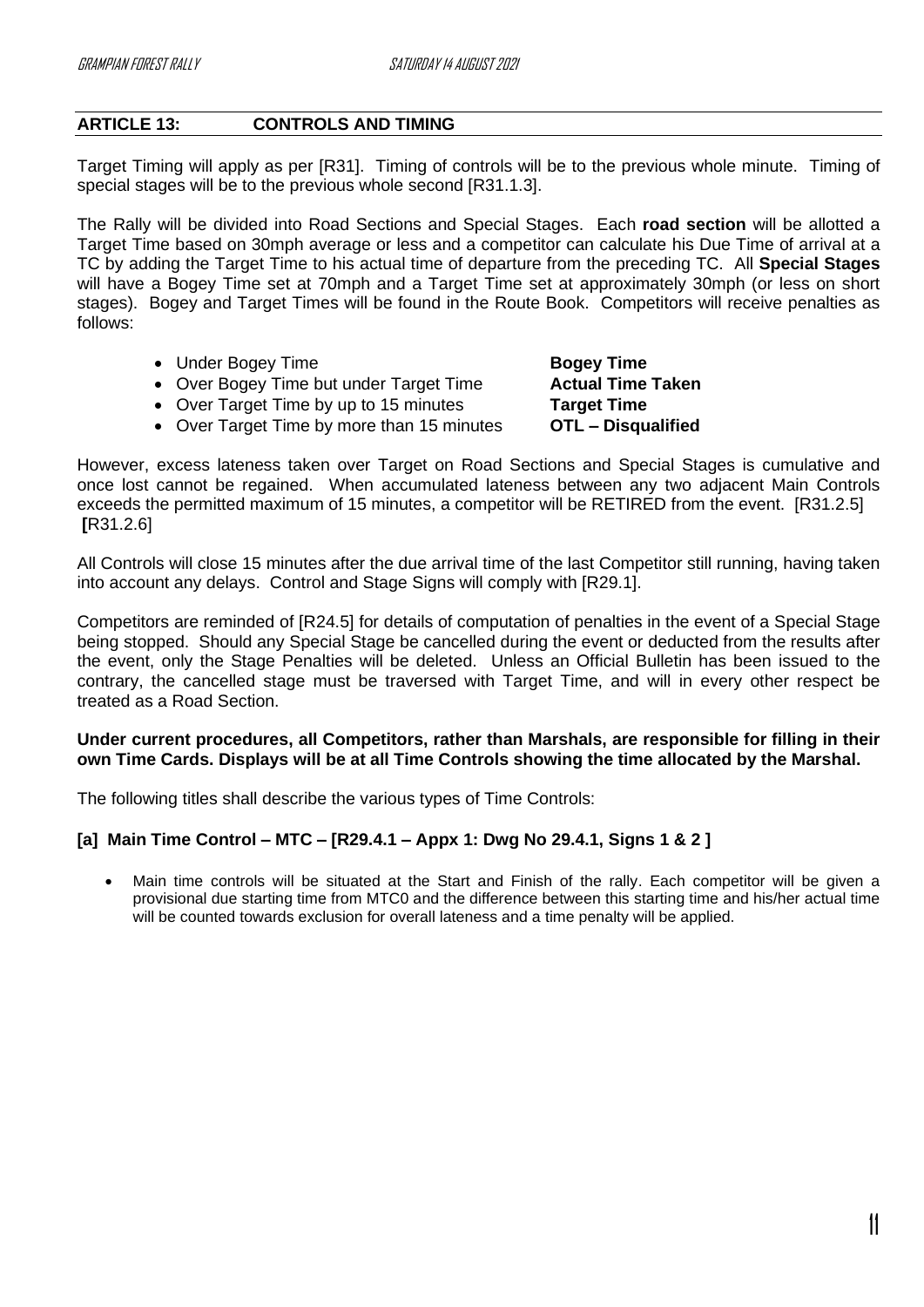# **[b] Special Stage Arrival Control – SSA – [R29.4.10 – Appx 1: Dwg No 29.4.1, Signs 1 & 2 ]**

• On arrival at the ATC a competitor will see the arrival time on the display and be ready to start the stage [helmets and seatbelts on, etc.]. A competitor who is early may wait for his/her due time outside the control area [R30.2]. A provisional start time for the special stage will normally be 3 minutes from the arrival time [R31.2.11]. Competitors must then proceed immediately to the start line and follow the Marshal's instructions.

## **[c] Special Stage Start Control – SSS – [R29.4.1 – Appx 1:Dwg No 29.4.1, Sign 3 ]**

• At the SSS the competitor will see a combined time display and traffic light. The start time will be shown in hours and minutes once entered by the Marshal. The competitor should be ready to start the stage on the start time shown. [R26.1.7] The Marshall will inform the competitor at 30 seconds to go. Thereafter, the normal start sequence will be controlled by automatic traffic light, showing 15, 10, 5, 4, 3, 2, 1, 0 seconds to go. [R25.7.2] In the event of system failure a verbal countdown and manual sign will be given as per [R25.7.1]. As each section is timed separately the time taken from SSA to SSS is 'Dead Time' and delays are automatically allowed for. The control area between Sign 2 at the SSA and Sign 3 at the SSS will be 'parc ferme' [R38.2.1].

## **[d] Special Stage Finish Control – SSF – [R29.4.1 – Appx 1: Dwg No 29.4.1, Signs 4,5,6,7 ]**

• At the SSF a competitor will see the time transmitted from the flying finish along with the car number on the display in hours, minutes and seconds. This time in hours and minutes will be the start time for the following Road Section. Any competitor who fails to stop at the 'STOP' Line must return on foot. Reversing is prohibited and subject to Disqualification [R25.6.1].

## **[e] Service Control – SV – [R29.4.1 – Appx 1: Dwg No 29.4.1, Signs 1 and 2 ]**

• The Service Area will have 'In' and 'Out' Time Controls. A Target Time for each competitor will be specified between these controls.

# **[f] Regroup Controls**

• Regroup areas may be set up along the route and their entry and exit controls are subject to the general rules covering controls. The purpose of these regroup areas will be to reduce the intervals which may have occurred between competing cars as a result of late arrivals and/or retirements. On arrival at regroup controls, the crews will be given a restart time and must then drive immediately and directly to parc ferme. Each competitor will be given a due starting time from any Regroup TC(OUT) and any difference between this time and their actual starting time will be counted towards cumulative lateness. A time penalty will also be applied. Exceptionally, the Organisers may delay departure from Regroup TC(OUT) in order to manage gaps within the running order, in which case the delay will not be counted towards cumulative lateness and there will be no time penalty. Cumulative lateness will NOT be reduced to zero at Regroups. Competitors arriving at any Regroup TC(IN) with cumulative lateness will restart from the associated Regroup TC(OUT) with the same amount of cumulative lateness. Lateness is only accumulated between two successive MTCs.

Competitors may check in in advance of their due time at the MTC(IN) at the Finish of the rally in accordance with R30.3.3.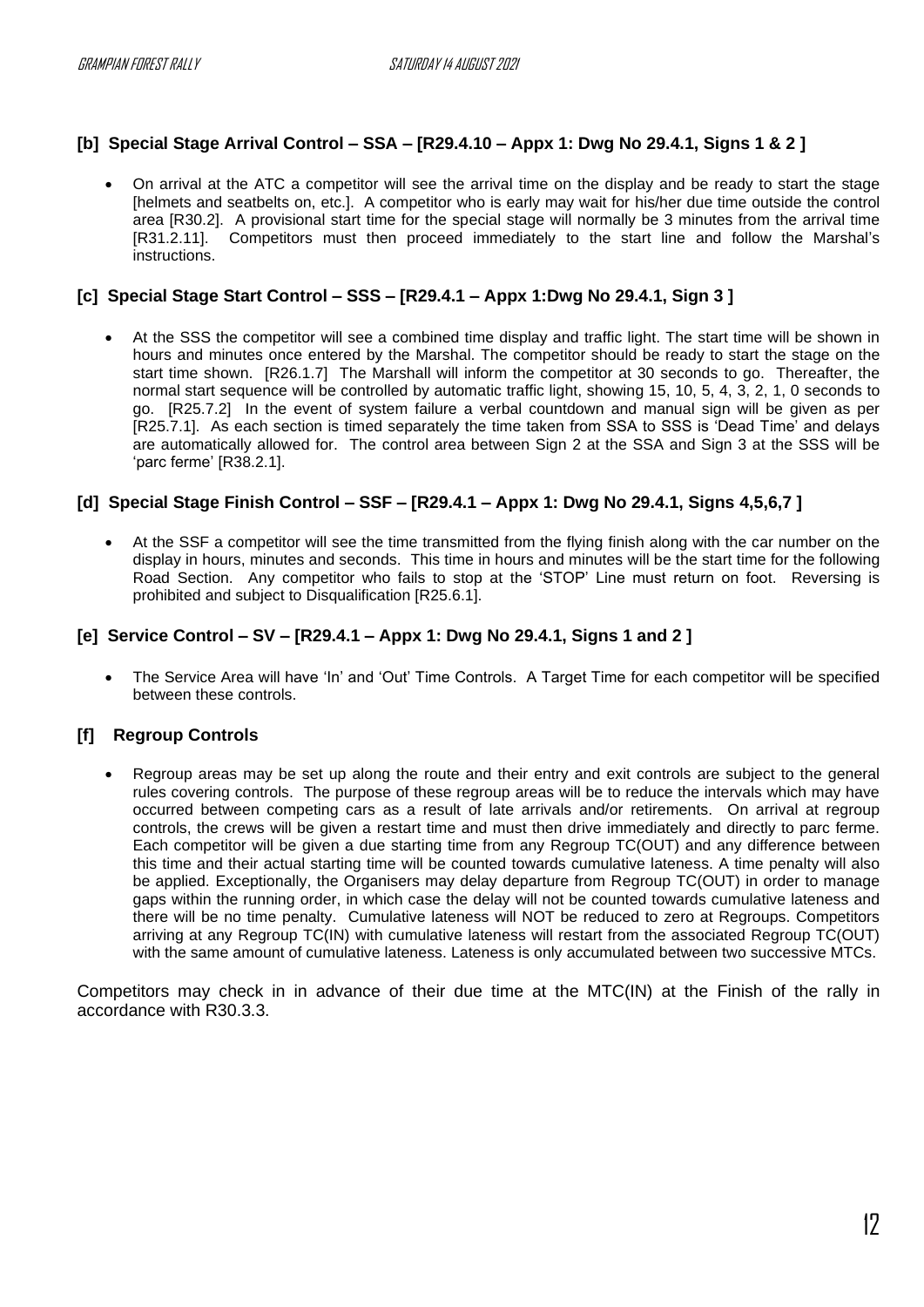# <span id="page-14-0"></span>**ARTICLE 14: SIGNS**

Competitors will be supplied with a Road Book. This will provide all the information necessary as per [R2.3.2 + R33].

Although all no-entries should be blocked as per MOTORSPORT UK recommendation, the Stage Route as given will be deemed adequate for competitors to find the correct route through the stage. Stage signs will be as IR291.

## <span id="page-14-1"></span>**ARTICLE 15: SERVICING / REFUEL**

**The Service Area will be at Milton of Crathes, Banchory, Kincardineshire AB31 5QH ( What three words-divisible,lightbulb,remedy)**

**As Scotland is still subject to Sporting Bubble legislation at the issue of these Regulations, please be aware that we require to organise competing crews and support crews into bubbles, the size of which will depend on the risk level in place at the date of the Rally. If more than one bubble is required, the Service Area will be divided into separate areas and clearly marked and managed accordingly. Interaction between bubbles is not permitted. Full details will be provided in competitors bulletin #1 to be issued on 7 August 2021.**

A maximum of one Service Vehicle and 2 persons will be permitted per competing crew. A service bay 8 metres by 8 metres for each entrant will be allocated. Each area will be clearly defined and marked out. Please respect these boundaries and do not operate outside of them. The competing car and service vehicle must both fit within the bay. Limited auxiliary parking for trailers and other vehicles used for transport of crews to the Rally will be provided elsewhere in the Service Area.

**The Service Area is not hard standing** and laid in grass and competitors will be required to provide suitable support for jacks etc. All servicing must take place on an oil and fuel resistant groundsheet / tarpaulin.

**Service** is defined as work carried out on the car by any person other than the Driver or Co-driver, or the use of any part or tool not carried in the competing car [R38]. Servicing is only permitted in the official Service Area at Milton of Crathes by official service vehicles.

**No Auxiliary Service** or any Management Service of any type will be allowed at any point on the Rally route.

Crews may work unassisted on their own cars, using parts and tools carried in their rally car, except for:

- **Within 100m of any control.**
- **Between a Special Stage Arrival Control and Special Stage Start Control.**

The only work permitted in these areas is to be unassisted {R38.2.1] and is as follows:

• **Cleaning lamp glasses, windscreens, windows, identification markings and vehicle registration numbers.** 

\*If you have any specific servicing requirements, or will be bringing a vehicle over 7.5T, you must contact the Service Area Manager in advance to make special arrangements.\*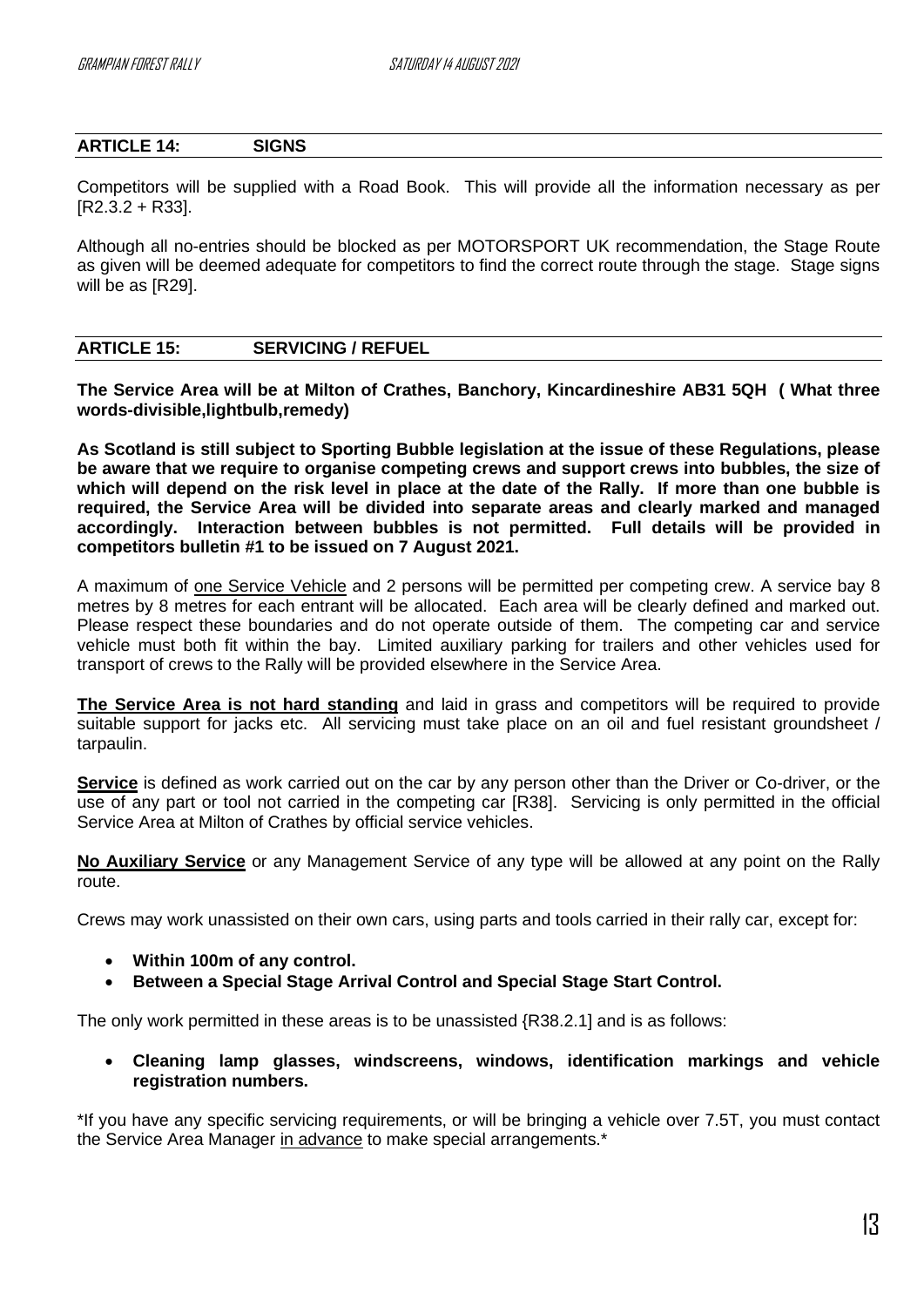Service Crews will be subject to the same regulations as competitors regarding noise, bad driving, manners etc., and marshals and Judges of Fact have been instructed to note any infringement of these rules. Competitors are responsible for ensuring that their Service Crews understand and comply with this regulation.

A **Refuel Zone** will be set up at the west end of the service park.

Refuelling is NOT allowed within the service area.

Competitors may take their own fuel into the Refuel Zone.

The location of the Refuel Zone will be shown on the service areas maps as RZ.

#### **Fuel Provision for refuel zone:**

## **BRC crews will have their own refuelling rig within the Refuel Zone.**

Refuel Zone classed as Parc Ferme, only 2 service crew members permitted to assist crew with refuelling. Entry 3 minutes prior to vehicle arriving. Balaclavas/face masks must be worn. Fire protective overalls advised. No one under 17 years permitted into Zone.

Fuel storage: Cans can be dropped off when Zone is open, they must be labelled and placed within the Zone, these can be removed when refuelling is complete or competitor retires from Rally. Only legal British Standard Fuel Cans will be accepted in the Zone.

On entering the Zone competitors will be directed into a bay where supplied drip tray must be put in place prior to refuelling. No one must be within the vehicle: driver, co-driver, service crew. The engine must be switched off throughout the refuelling operation (Motorsport UK R.38.1.7)

It is requested that hand transfer pumps are used or direct filling into vehicle from attached can spout. No funnels permitted.

No service vehicles permitted in the Zone.

**Except as detailed for the changing of a fuel tank, crews may only refuel in the designated Refuel Zone or at commercial filling stations on the rally route. Competitors are not permitted to refuel in the Service Area.** 

When necessary, as part of service, changing a fuel tank or any item of the fuel circuit, emptying and/or refuelling is permitted in the designated service area provided that:-

- The work is carried out under the knowledge of the organisers
- No other work is carried out on the car while the fuel circuit is open and/or empty and/or refuelling.
- A suitable safety perimeter is established around the car.
- Only sufficient fuel is added to reach the next Refuel Zone.

Any competitor found storing fuel or refuelling within the service area will be penalised in accordance with Motorsport UK GR R32.2 Chart 32.2 Penalties (t) and will be DISQUALIFIED from the results and reported to Motorsport UK.

Contravention of these regulations will be reported to the Clerk of Course who may apply the penalty of Disqualification.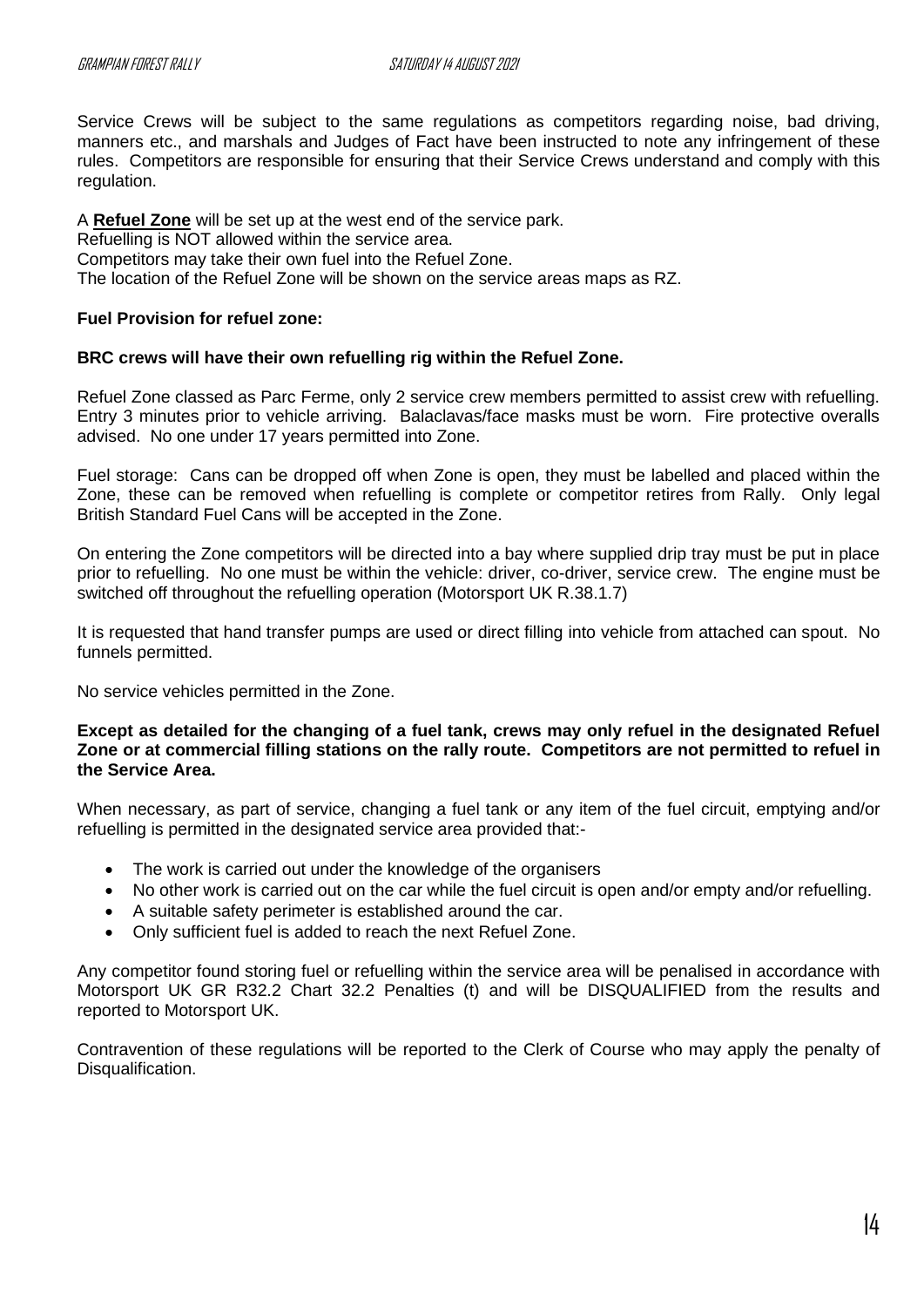# <span id="page-16-0"></span>**ARTICLE 16: DAMAGE DECLARATION**

A Damage Declaration Form will be available online. Competitors will be required to submit online within 72 hours of the Rally Finish a declaration to the effect that they may have not been involved in any incident that may have caused damage or injury to persons, animals or property, or alternatively giving details of any such incident where damage or injury has occurred [R15.1.12]. Any information given will not incur a penalty but failure to submit a completed report will be penalised by exclusion. [R40.1.3]

The competitor is responsible for the first £450 of each or any such claim.

Competitors who do not report at the finish are required to submit their Damage Declaration to the Event Secretary within 72 hours of the event, unless they have been involved in an incident, in which case details must be given to the organisers the same day [R15.1.3]. Competitors who fail to do so will be reported to MOTORSPORT UK. [R40.1.4]

## <span id="page-16-1"></span>**ARTICLE 17: JUDGES OF FACT**

Named Judges of Fact appointed by the organisers will be on duty throughout the event to observe and report upon any Competitor, Service Crew or Auxiliary Crew, considered being in contravention of [R24.7 + R24.8 + R24.10] as well as [SR Article 15].

A list of Judges of Fact will be given online and on Sportity. The start officials on all Special Stages will be empowered to judge whether or not a competitor has made a jump start.

Any notified offence by a Competitor or their Service Crew which involves speeding, reckless driving or failure to observe road signs will automatically be considered as a possible contravention of [C1.1]. The Competitor concerned is liable to be penalised in accordance with [R32.2, chart 32.2] and reported to MOTORSPORT UK.

#### <span id="page-16-2"></span>**ARTICLE 18: PENALTIES**

Penalties will be applied as [R32.2] except as modified below. The following offences will carry a penalty of **DISQUALIFICATION**:

- **1.** Not reporting at, or not providing proof of visiting a control or check.
- **2.** Servicing/Refuelling contrary to SR Article 15.
- **3.** Driving in the reverse direction on Special Stage, or reversing to a Stopline after overshooting.
- **4.** Failure to wear properly fastened seat belts and crash helmets on a Special Stage.
- **5.** Causing an obstruction on an access road to a Special Stage or on a Special Stage.
- **6.** Accumulate lateness between adjacent MC's in excess of the permitted **15 minutes.**
- **7. Contravention of Article 16.**
- **8.** Failure to use SOS/OK boards correctly.

To be classified as a finisher, competitors must complete the course without incurring the penalty of disqualification.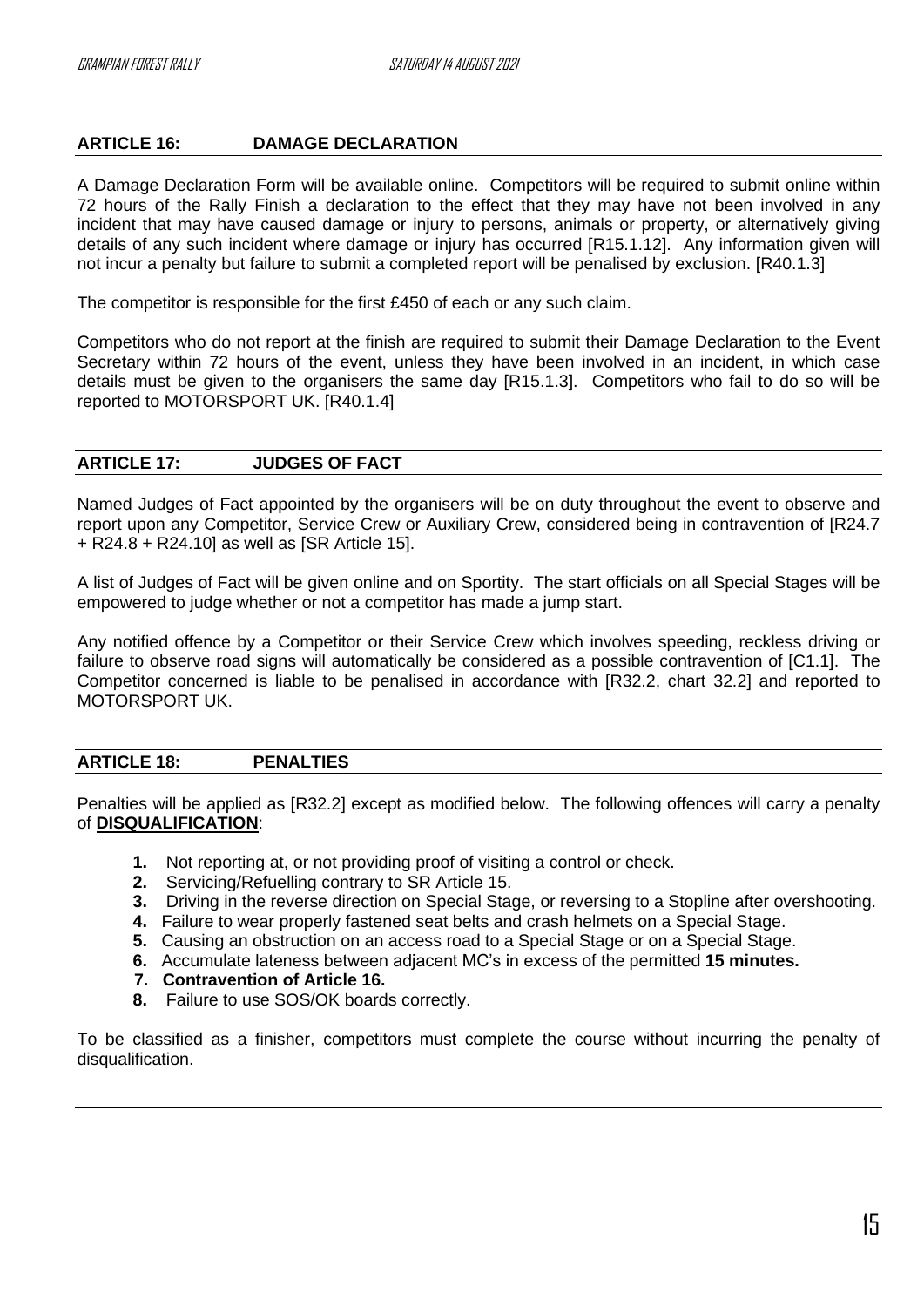# <span id="page-17-0"></span>**ARTICLE 19: MEDICAL ASSISTANCE**

#### **Competitors must carry an A4 size white board with a red 'SOS' on one side and black 'OK' on the other.**

In the case of an accident where urgent medical attention is required, where possible the red 'SOS' board should be immediately displayed to the following cars and to any helicopter attempting to assist.

Any crew which has the red 'SOS' board displayed to them, or sees a car which has sustained a major accident where both crew members are seen inside the car but is not displaying the OK/SOS board, shall immediately and without exception STOP to render assistance. All following cars shall also stop. **The second car at the scene shall proceed to inform the next radio point.** Subsequent cars should leave a clear route for emergency vehicles. The Clerk of the Course, at his discretion, may award a notional time to any competitor(s) delayed by making such a report.

The penalty for not stopping at an 'SOS' board or when no board is displayed is **DISQUALIFICATION**.

The penalty for displaying an 'SOS' Board when urgent medical assistance is not required is **DISQUALIFICATION**, with a report being submitted to MOTORSPORT UK.

In the case of an accident where medical intervention is not required, the 'OK' board must be clearly shown by a crew member to the following vehicles and to any helicopter attempting to assist. If the crew leave the vehicle, the 'OK' board must be displayed so that it is clearly visible to other competitors.

Each competing car must carry a red reflective triangle. In the event of the car stopping in a Special Stage, this triangle must be placed in a visible position by a crew member of the crew, at least 50m before the car's position, in order to warn following drivers. This triangle must be placed even if the stopped car is off the road.

Competitors are required to note the procedures for the use of **Red Flags** on Special Stages. [R24.4.5].

# <span id="page-17-1"></span>**ARTICLE 20: PRACTISING / ROUTE NOTES**

Pre-event practising or testing on the special stages contained in this event is strictly forbidden [R5.1.4 + R26.7]. Any competitor or his/her agent observed on the stages, or in the areas further described, after publication of these regulations will be refused a start or excluded from the results as appropriate. The only exception to this regulation will be for persons who live on or whose employment causes them to travel on the roads in question and competitors in the British Rally Championship who are permitted to carry out Reconnaissance runs on the stages in accordance with Article 26 of these Regulations and to make subjective route notes on the Reconnaissance runs.

For the avoidance of doubt an exclusion zone will be applied which will include all areas otherwise designated within the Aberdeenshire Council Access Rights Exemption Order (REF. 08/21) (Drumtochty, Durris and Fetteresso Forests) under Section 11 of the Land Reform (Scotland) Act 2003 which relates to the event. Competitors or their agent are forbidden to enter within the exempt area delineated by red boundaries on the maps displayed on the Notice, at any time after publication of these regulations.

Subjective Route Notes prepared by the authorised suppliers Bill Sturrock (Scotmaps) and Craig Parry (On the pacenote) are allowed on this event. Only these notes for this 2021 event may be used.

These can be ordered by visiting [www.scotmaps.co.uk.](http://www.scotmaps.co.uk/) 01356 667090 or [www.onthepacenote.co.uk](http://www.onthepacenote.co.uk/) 07977 234790

Competitors are advised that the Organisers accept no responsibility or liability in the use of subjective route notes.

<span id="page-17-2"></span>

| <b>ARTICLE 21:</b> | <b>INSURANCE</b> |  |
|--------------------|------------------|--|
|                    |                  |  |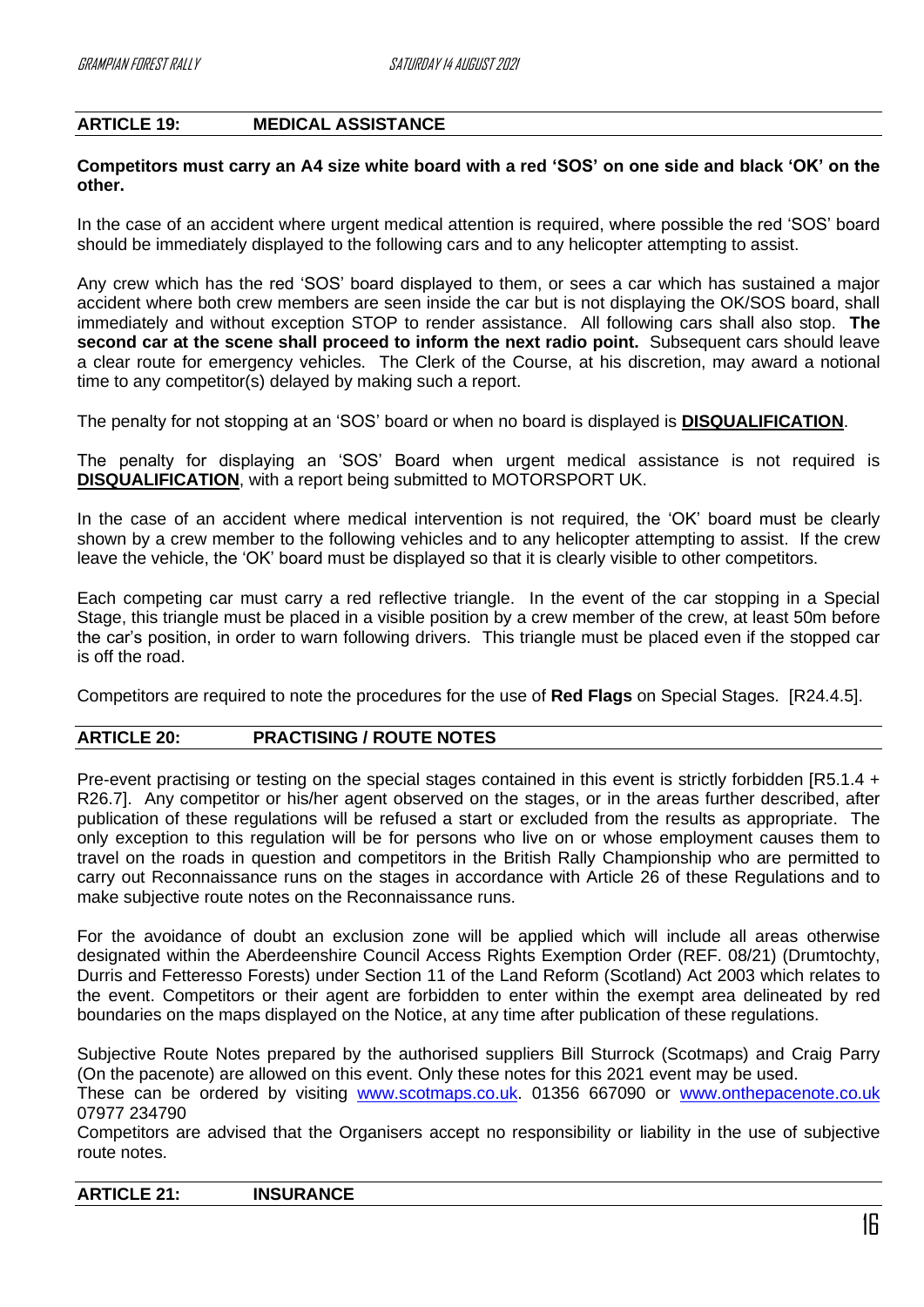Vehicles must have Insurance in place which provides Third Party Liability cover that complies with the Road Traffic Act. This can be either, by extending an existing motor policy to cover the event, or, by purchasing additional cover as an adjunct to an existing motor policy.

If a competitor uses an extension to an existing policy, they will be required to make a declaration in the Entry Form that the cover complies with the requirements of the Road Traffic Act. Any responsibility for a fraudulent or misleading declaration about existing cover lies with the competitor.

If a competitor wishes to purchase additional cover via the organisers then they can do so prior to the event at a cost of £25.00 providing they comply with the following.

- **Age 19 years or over**
- **Has held a full licence for a minimum of 6 months**
- **Has no more than 6 points on their licence.**
- **Has had no more than 1 fault claim in the last 3 years.**
- **The vehicle has valid Tax, MOT and is currently insured for road use.**

Anyone aged less than 19 years old will also be accepted at the same price should their co-driver be a more senior member of their family or over 25.

Any competitor who falls outside these parameters may be offered cover at equivalent terms or an agreed price, if approval from Reis Motorsport Insurance has been obtained by the event organisers, prior to the event.

Additional cover provided by this scheme is only effective whilst the vehicle is actively competing in the event, and remains under the control or direction of the event organiser(s). Cover will cease immediately if you are precluded, excluded or retire from the event.

The Event Organiser's RTA scheme is provided by Reis Motorsport Insurance and underwritten by Zenith Marque Insurance Services Limited.

Reis Motorsport Insurance is a trading name of the Insurance Factory Limited. Insurance Factory Limited is authorised and regulated by the Financial Conduct Authority (No 306164). Registered in England and Wales number 02982445 at 45 Westerham Road, Bessels Green, Sevenoaks, Kent, TN13 2QB.

Zenith Marque Insurance Services Limited registered in England and Wales (No 2135730) is authorised and regulated by the Financial Conduct Authority (No 47557).

# <span id="page-18-0"></span>**ARTICLE 22 RESTART AFTER RETIREMENT**

The Stonehaven and District Motor Club will promote an Interclub Permit Special Stage Practice Event. Any competitor who retires from the main event will be permitted to re-start (following satisfactory rescrutineering and at the Organisers discretion) in a practice event on Saturday 14 August 2021. Any crew which fails to complete SS1 or SS2 may, at the discretion of the Clerk of the Course, restart the rally from TC4b (service OUT).

The intention to restart must be made timeously to Rally HQ via the CLO and the reason for retirement advised. The car must be presented for re-scrutiny prior to re-start. A re-start time will be issued by Rally HQ.

Competitors in the practice event will run as close to seeded order as possible and within, but not ahead, of 15 places of their original seeded position [GR R40.1.6 and R40.1.7]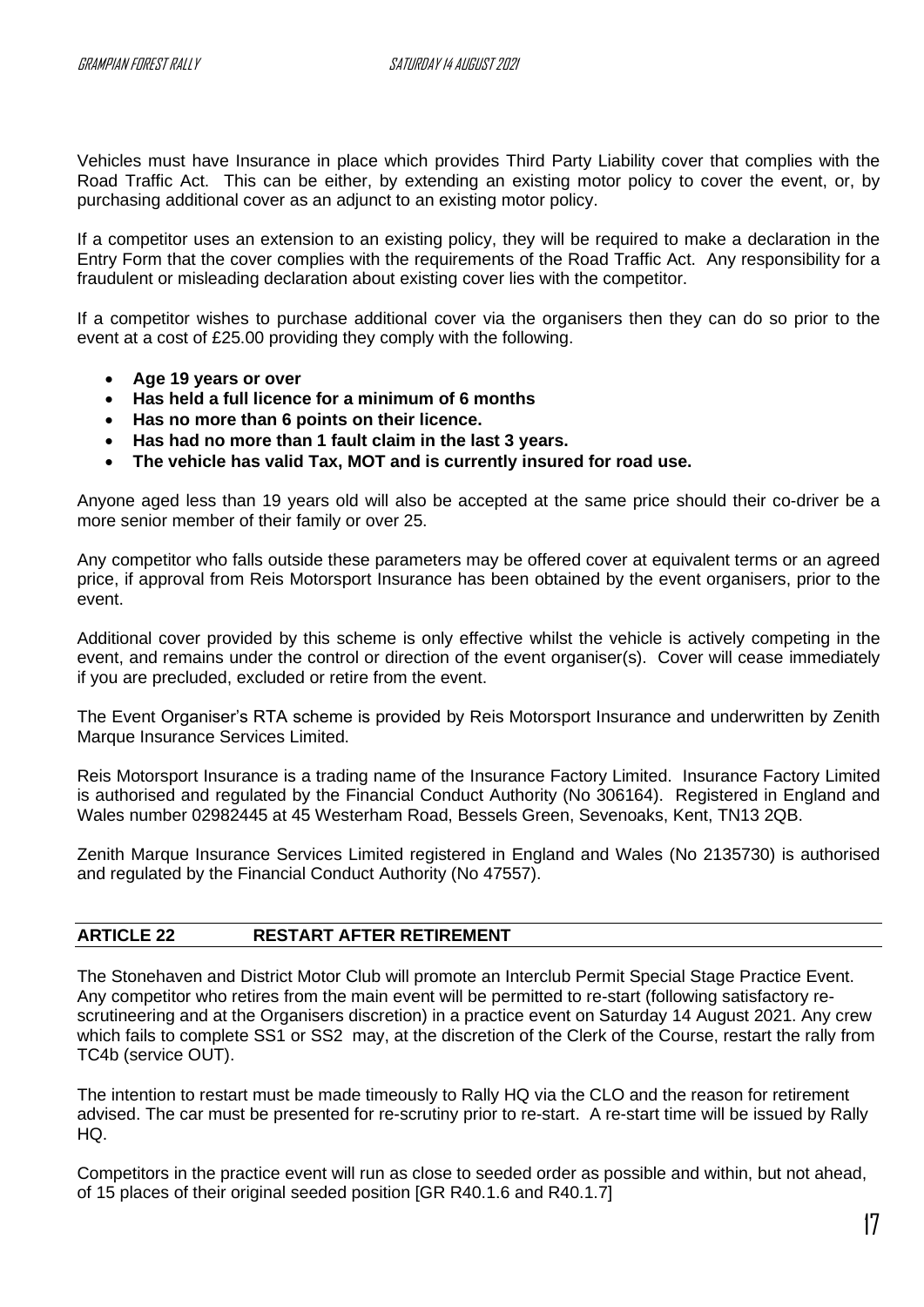Competitors in the practice event must be the same driver, navigator and car as originally started the main event. No results will be published and no awards will be presented for this event.

All other regulations apply as written. The organisers reserve the right to halt the practice event at any time.

Penalties will be applied accordingly [R 32.2.]

# <span id="page-19-0"></span>**ARTICLE 23 COVID-19**

The organisers take seriously their obligations to ensure compliance with all Motorsport UK & Scottish Government COVID – 19 regulations and guidance issued in relation to organising motorsport.

In brief the organisers have implemented the following:-

- A COVID-19 Officer has been appointed
- Risk Assessments have been undertaken and are regularly reviewed and modified to accommodate the changing situation with revisions to either ease or restrict aspects of the event.
- All documentation will be by electronic means
- The number of attendees with a competing crew will at the time of publication of these SRs be restricted to 2 persons. This may be increased as restrictions are eased (Children 11 and under are not counted). Access to the service and ancillary areas will be monitored.
- Competitors and their crews will require to provide their own face coverings and hand sanitisers.

A full copy of the COVID-19 Risk Assessment and Protocols will be available via a link incorporated into Competitor Bulletin #1 so that competitors receive the most up to date information.

# **Test and Protect**

The organisers will at the appropriate time request COVID Declarations from all competitors, support crew officials and marshals.

Competitors, support crews, officials etc are encouraged to download and activate the NHS Scotland Test & Protect App. More details are available at<https://protect.scot/> or search the App store on your phone.

**It is imperative that everyone adheres to the COVID-19 Event Resumption Guidance and the requirement to wear face masks/coverings for the protection of others and for the continuation of motorsport. In escalating order of severity, the following actions will apply for non-compliance of the event restrictions.**

- 1) Verbal Warning
- 2) Following a Second Incidence of non-compliance by the same individual, the Covid-19 officer will refer to the Clerk of the Course and Motorsport UK Steward(s). A formal warning will be issued
- 3) Any further non-compliance will result in removal from the venue.

If the individual is a team member and not a licence holder, the competitor continues to be responsible but will not incur points on their licence unless their team member is abusive.

If an individual has been abusive when spoken to by the event official, then this must be reported to the Clerk of the Course and Motorsport UK Steward(s) by the COVID-19 officer and is considered a breach of C.1.9.

Please note that should the address of any competitor or support crew change to a COVID level that restricts travel then the entry will be reviewed, and may be declined.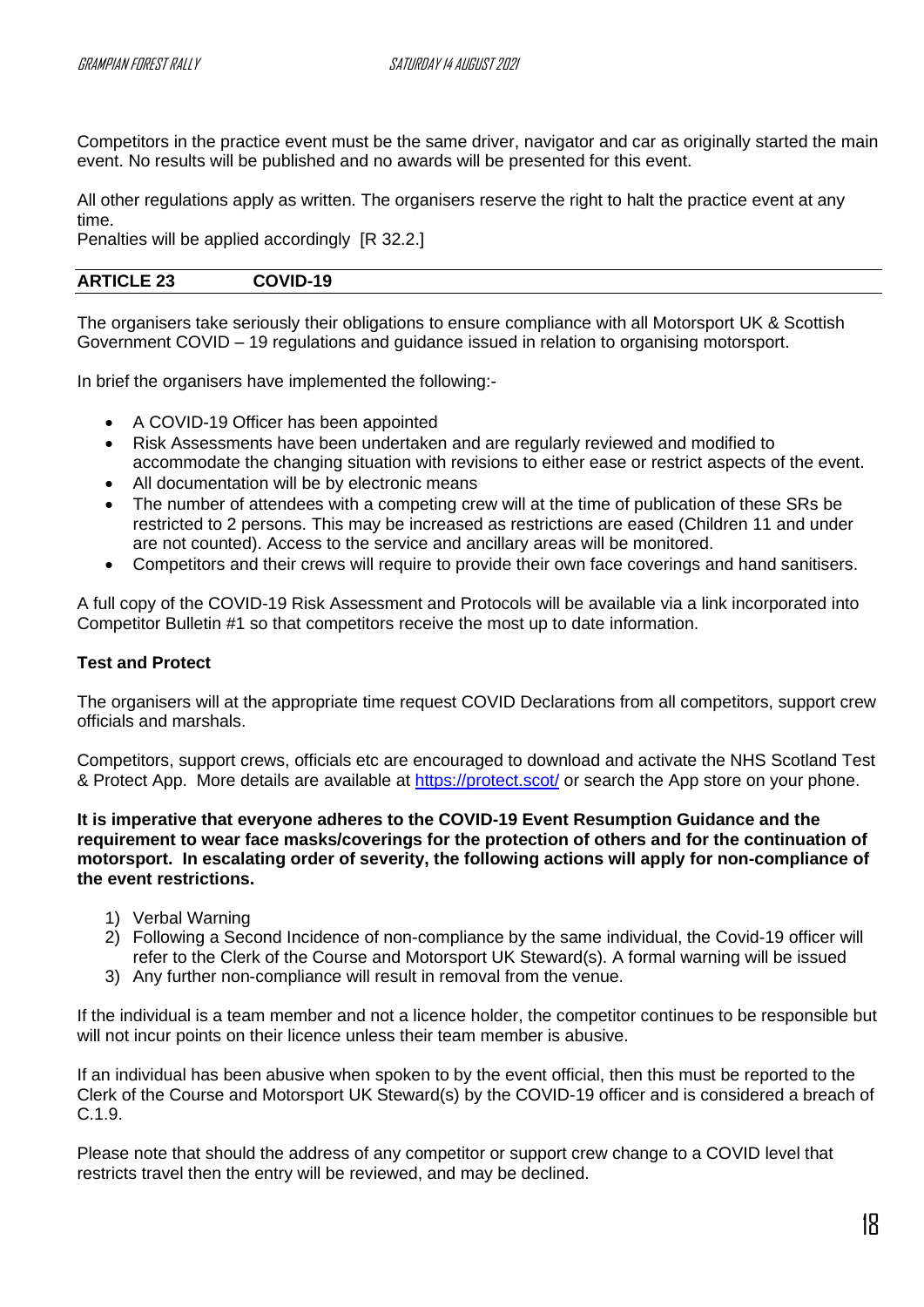# <span id="page-20-0"></span>**ARTICLE 24 PRIZEGIVING & AWARDS**

There will be no prizegiving and if appropriate, any awards will be available to collect from the Rally Hub.

## **Overall**

| $\bullet$ 1 <sup>st</sup> Overall       | The Roger Reed Trophy, Award for Driver & Co-driver |
|-----------------------------------------|-----------------------------------------------------|
| • $2nd$ , $3rd$ , $4th$ , $5th$ Overall | Award for Driver & Co-driver                        |

**Class Awards** *[First five in overall classification are not eligible for Class Awards]*

- 1<sup>st</sup> in Class
- 2<sup>nd</sup> in Class *[Subject to 4 Starters in the class]* Award for Driver & Co-driver
- 3 rd in Class *[Subject to 8 starters in the class]* Award for Driver & Co-driver

Award for Driver & Co-driver

# **The Susan Cameron Quaich**

awarded to the highest placed female co-driver in general classification

Perpetual trophies will be held for 10 months and remain property of Stonehaven and District Motor Club and must be returned when so requested.

#### <span id="page-20-1"></span>**ARTICLE 25 SEEDING**

## **All entries, including BRC and SRC and others, will be seeded as one field.**

Seeding will take place in order of anticipated performance, except for first time competitors, where starting numbers will be by receipt of entry. The order of starting will be at the organiser's discretion, but to assist seeding, competitors must complete the seeding information section of the entry form. All results shown on entry forms must be those of the first-named Driver, since January 1<sup>st</sup> 2015. Re-seeding of late entries may be permitted on safety grounds.

Competitors will start in order of final seeding.

# <span id="page-20-2"></span>**ARTICLE 26 BRC RECONNAISSANCE**

Competitors registered for the British Rally Championship shall be permitted to carry out reconnaissance runs of the forest stages on Friday 13 August 2021 commencing at 1000 hours. A start time for each competitor shall be issued online on Saturday 7 August 2021 and a convoy system will be used with a maximum speed limit of 30 mph and in a running order specified by the organisers. All reconnaissance will be in accordance with 2021 BRC Sporting Regulations. Competitors are permitted to make subjective route notes based on the reconnaissance.